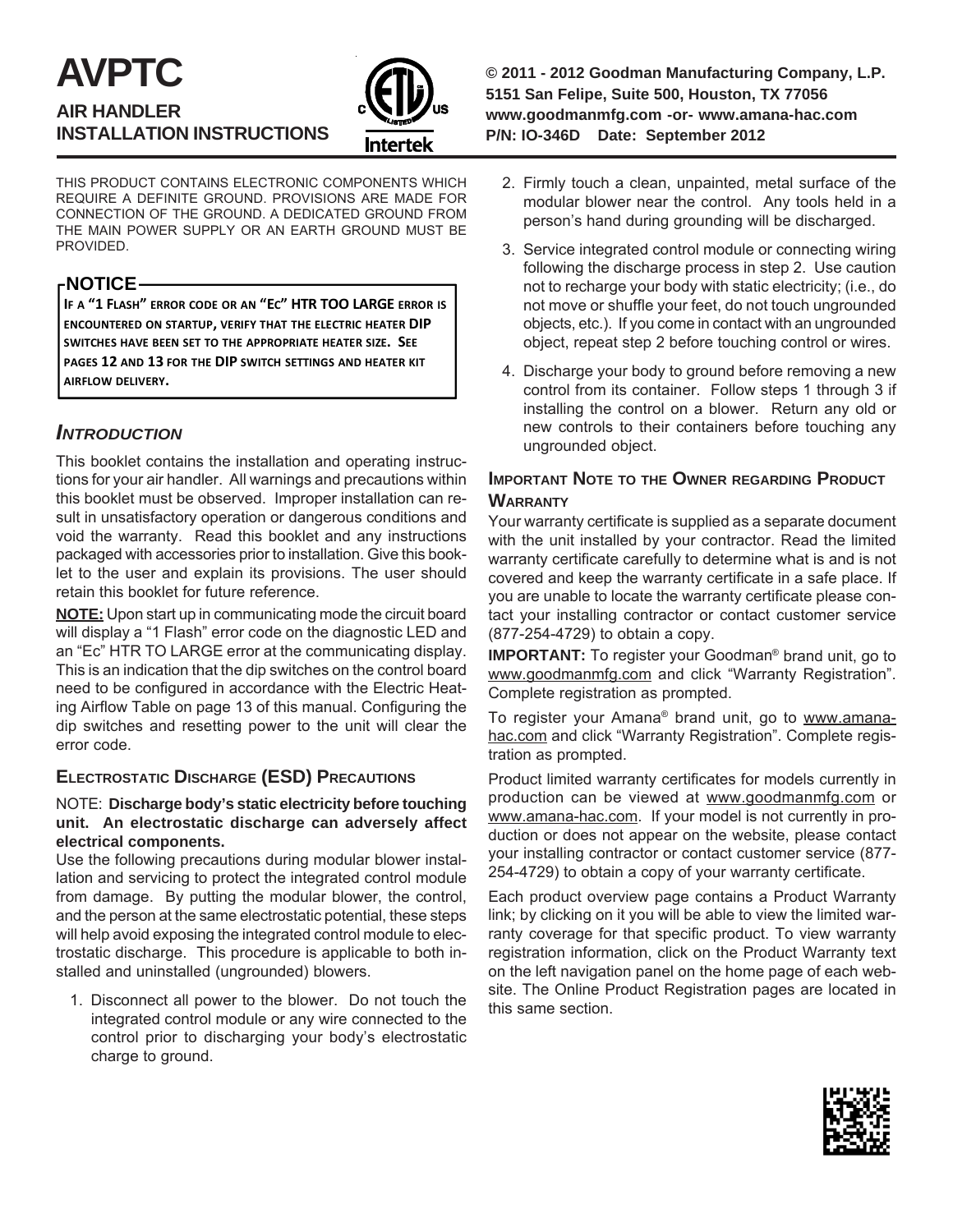# *CHECKING PRODUCT RECEIVED*

Upon receiving the unit, inspect it for damage from shipment. Claims for damage, either shipping or concealed, should be filed immediately with the shipping company. Check the unit model number, specifications, electrical characteristics and accessories to determine if they are correct. In the event an incorrect unit is shipped, it must be returned to the supplier and must NOT be installed. The manufacturer assumes no responsibility for installation of incorrectly shipped units.

# *REPLACEMENT PARTS*

## **ORDERING PARTS**

When reporting shortages or damages, or ordering repair parts, give the complete unit model and serial numbers as stamped on the unit's nameplate.

Replacement parts for this appliance are available through your contractor or local distributor. For the location of your nearest distributor, consult the white business pages, the yellow page section of the local telephone book or contact:

CONSUMER AFFAIRS GOODMAN MANUFACTURING COMPANY, L.P. 7401 SECURITY WAY HOUSTON, TEXAS 77040 877-254-4729

# *IMPORTANT SAFETY INSTRUCTIONS*

## **RECOGNIZE SAFETY SYMBOLS, WORDS, AND LABELS**

The following symbols and labels are used throughout this manual to indicate immediate or potential hazards. It is the owner's responsibility to read and comply with all safety information and instructions accompanying these symbols. Failure to heed safety information increases the risk of property damage, product damage, personal injury or death.



## **HIGH VOLTAGE!**

**DISCONNECT ALL POWER BEFORE SERVICING. MULTIPLE POWER SOURCES MAY BE PRESENT. FAILURE TO DO SO MAY CAUSE PROPERTY DAMAGE, PERSONAL INJURY OR DEATH.**



# **WARNING**

**ONLY INDIVIDUALS MEETING THE REQUIREMENTS OF AN "ENTRY LEVEL TECHNICIAN", AT A MINIMUM, AS SPECIFIED BY THE AIR**

**CONDITIONING, HEATING AND REFRIGERATION INSTITUTE (AHRI) MAY USE THIS INFORMATION. ATTEMPTING TO INSTALL OR REPAIR THIS UNIT WITHOUT SUCH BACKGROUND MAY RESULT IN PRODUCT DAMAGE, PERSONAL INJURY, OR DEATH.**

# **WARNING**

**To avoid property damage, personal injury or death due to electrical shock, this unit MUST have an uninterrupted, unbroken electrical ground. The electrical ground circuit may consist of an appropriately sized electrical wire connecting the ground lug in the unit control box to the building electrical service panel.**

**Other methods of grounding are permitted if performed in accordance with the National Electric Code (NEC)/American National Standards Institute (ANSI)/National Fire Protection Association (NFPA) 70 and local/state codes. In Canada, electrical grounding is to be in accordance with the Canadian Electric Code (CSA) C22.1.**

# **WARNING**

**This product is factory-shipped for use with 208/240/1/60 electrical power supply. DO NOT reconfigure this air handler to operate with any other power supply.**

# **CAUTION**

**When installing or servicing this equipment, safety clothing, including hand and eye protection, is strongly recommended. If installing in an area that has special safety requirements (hard hats, etc.), observe these requirements.**

# **WARNING**

**Do not connect to or use any device that is not designcertified by Goodman for use with this unit. Serious property damage, personal injury, reduced unit performance and/or hazardous conditions may result from the use of such non-approved devices.**

# **WARNING**

**To prevent the risk of property damage, personal injury, or death, do not store combustible materials or use gasoline or other flammable liquids or vapors in the vicinity of this unit.**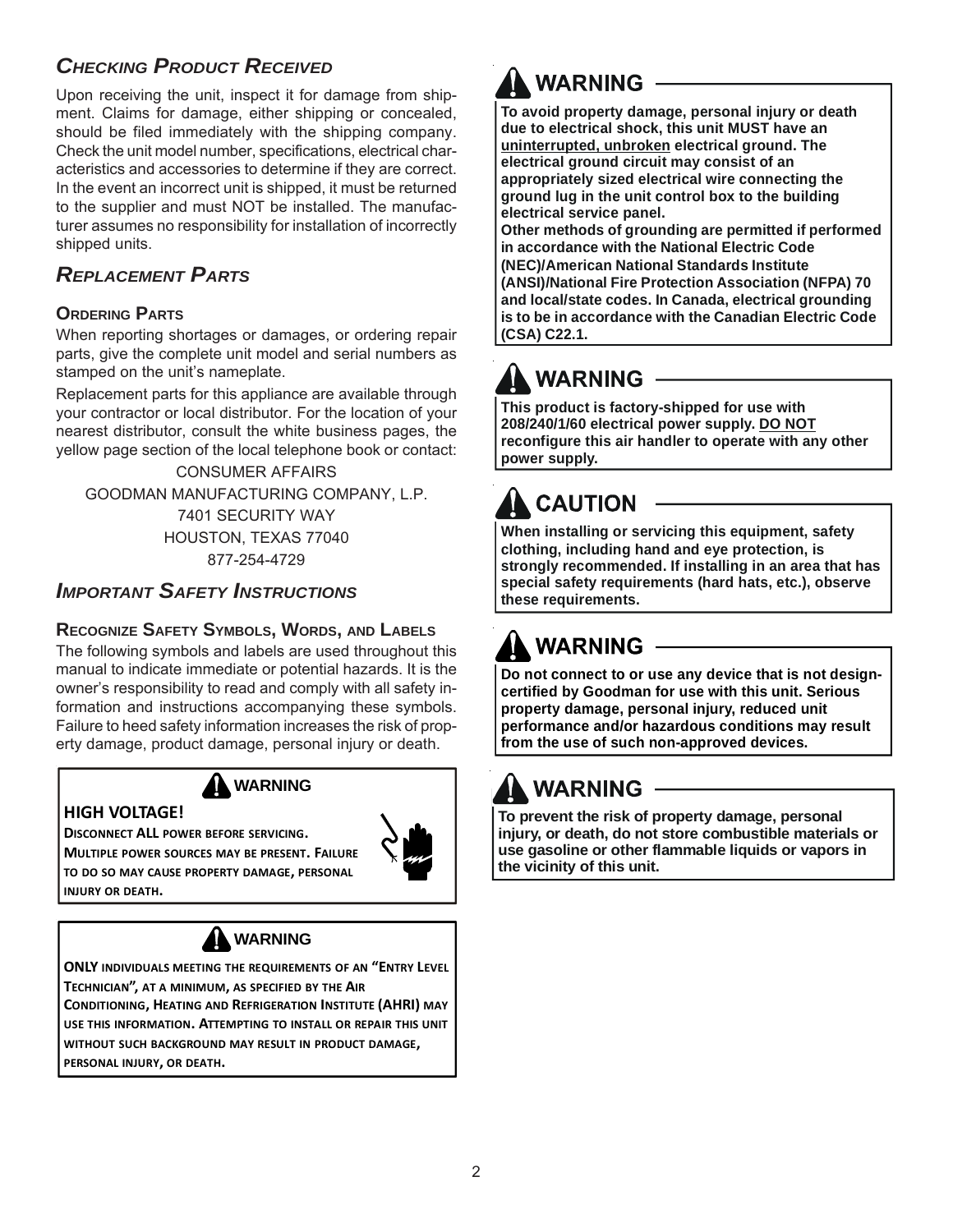

# *CODES & REGULATIONS*

This product is designed and manufactured to comply with national codes. Installation in accordance with such codes and/or prevailing local codes/regulations is the responsibility of the installer. The manufacturer assumes no responsibility for equipment installed in violation of any codes or regulations.

**The United States Environmental Protection Agency (EPA) has issued various regulations regarding the introduction and disposal of refrigerants. Failure to follow these regulations may harm the environment and can lead to the imposition of substantial fines.** Should you have any questions please contact the local office of the EPA.

If replacing an air handler, the system must be manufacturer approved and Air Conditioning, Heating and Refrigeration Institute (AHRI) matched. **NOTE:** Installation of unmatched systems is strongly discouraged.

# *FEATURES*

This air handler is a part of the ComfortNet™ family of products. It may be installed as part of a "non-communicating" system using a standard 24 VAC thermostat. However, with the CTK0\*AA ComfortNet thermostat kit, this air handler may be installed as part of a digitally communicating system. The ComfortNet system provides automatic airflow configuration, enhanced setup features, and enhanced diagnostics. It also reduces the number of thermostat wires to a maximum of four and a minimum of two.

# *PRE-INSTALLATION INSTRUCTIONS*

Carefully read all instructions for the installation prior to installing product. Make sure each step or procedure is understood and any special considerations are taken into account before starting installation. Assemble all tools, hardware and supplies needed to complete the installation. Some items may need to be purchased locally. Make sure everything needed to install the product is on hand before starting.

# *LOCATION*

#### **NOTE:** Air handlers are designed for *indoor installation only*.

Give special consideration to minimizing the length of refrigerant tubing when installing air handlers. Refer to Remote Cooling/Heat Pump Service Manual TP-107 Long Line Set Application R-410A for guidelines. The unit clearance from a combustible surface may be 0". However, service clearance is to take precedence. In addition allow a minimum of 24" in front of the unit for service clearance.

If the unit is located in an area with high ambient temperature and/or high humidity, the air handler may be subject to nuisance sweating of the casing. On these installations, a wrap of 2" fiberglass insulation with a vapor barrier is recommended.

Do not install the air handler in a location that violates the instructions provided with the condenser.

Consult all appropriate regulatory codes prior to determining final clearances. When installing this unit in an area that may become wet, elevate the unit with a sturdy, non-porous material. In installations that may lead to physical damage (i.e. a garage) it is advised to install a protective barrier to prevent such damage.

# *DUCTWORK*

This air handler is designed for a complete supply and return ductwork system.

# **CAUTION**

#### **Do not operate this product without all the ductwork attached.**

To ensure correct system performance, the ductwork is to be sized to accommodate 375-425 CFM per ton of cooling with the static pressure not to exceed .5" WC. Inadequate duct work that restricts airflow can result in improper performance and compressor or heater failure. Ductwork is to be constructed in a manner that limits restrictions and maintains suitable air velocity. Ductwork is to be sealed to the unit in a manner that will prevent leakage.

### **RETURN DUCTWORK**

DO NOT TERMINATE THE RETURN DUCTWORK IN AN AREA THAT CAN INTRODUCE TOXIC, OR OBJECTION-ABLE FUMES/ODORS INTO THE DUCTWORK. The return ductwork is to be introduced into the air handler bottom (upflow configuration).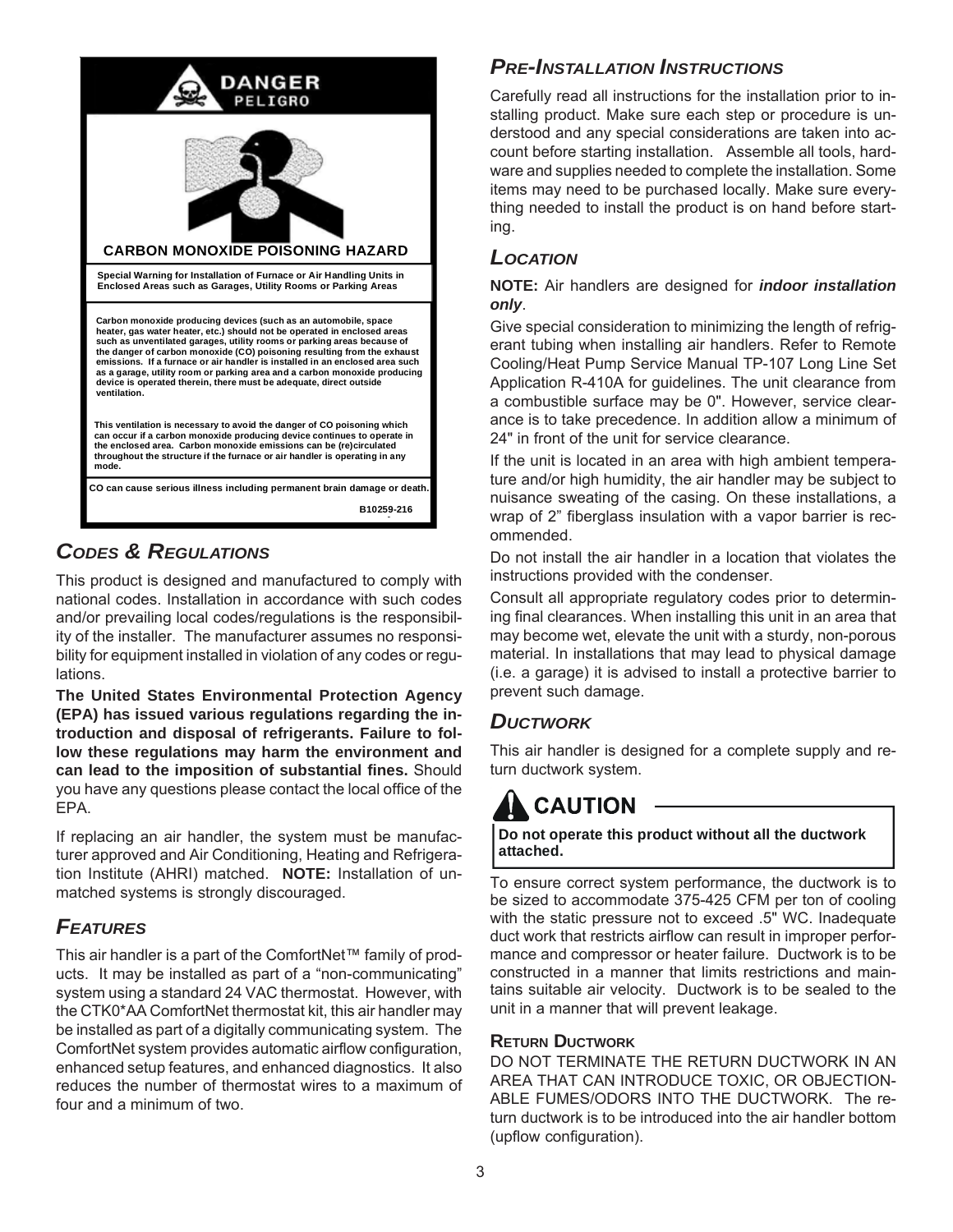## **RETURN AIR FILTERS**

Each installation must include a return air filter. This filtering may be performed at the air handler or externally such as a return air filter grille. Air handlers mounted in the downflow orientation, including "B" series, require external filtering. A washable filter is available as an accessory. To ensure optimum performance frequent filter cleaning is advised. Refer to *Air Filter Accessory* table for the appropriate filter.

| <b>AVPTC</b> | <b>Filter Number</b>                | <b>Qty Required</b> |
|--------------|-------------------------------------|---------------------|
| 1830         | FIL 36-42<br>(19" x 21")            |                     |
| 3137<br>4260 | FIL 48-61<br>$(21-1/2" \times 23")$ |                     |

**Air Filter Accessories**

# *ELECTRIC HEAT*

Refer to this manual in combination with the instructions provided with the heat kit for the correct installation procedure.

The air handlers listed in this manual do not have factory installed electric heat. Electric heat is available as an accessory. If installing this option, the **ONLY** heat kits that can be used are the HKR series.

**NOTE:** The Amana® brand EHK, ECB, EDB, and EDK kits are **NOT** approved for use with these air handlers.

### **HKR INSTALLATION**

Follow instructions listed in Installation and Operating Instructions shipped with the heat kit.

# *ELECTRICAL SUPPLY WIRE AND MOP*

**Multiple power sources may be present.**

# **CAUTION**

**FIRE HAZARD! To avoid the risk of property damage, personal injury or fire, use only copper conductors.**



#### **HIGH VOLTAGE! Disconnect ALL power before servicing.**

**personal injury or death.**

**Failure to do so may cause property damage,**

# **WARNING**

### **HIGH VOLTAGE!**

**To avoid property damage, personal injury or death due to electrical shock, this unit MUST have an uninterrupted, unbroken electrical ground. The electrical ground circuit may consist of an appropriately sized electrical wire connecting the ground lug in the unit control box to the building electrical service panel.**

**Other methods of grounding are permitted if performed in accordance with the National Electric Code (NEC)/American National Standards Institute (ANSI)/National Fire Protection Association (NFPA) 70 and local/state codes. In Canada, electrical grounding is to be in accordance with the Canadian Electric Code (CSA) C22.1.**

## **BUILDING ELECTRICAL SERVICE INSPECTION**

This unit is designed for single-phase electrical supply. DO NOT OPERATE ON A THREE-PHASE POWER SUPPLY. Measure the power supply to the unit. The supply voltage **must** be in agreement with the unit nameplate power requirements and within the range specified below.

| <b>Power Supply Voltage</b>                      |     |     |  |  |  |  |  |  |  |
|--------------------------------------------------|-----|-----|--|--|--|--|--|--|--|
| Nominal Input Minimum Voltage<br>Maximum Voltage |     |     |  |  |  |  |  |  |  |
| 208/240                                          | 187 | 253 |  |  |  |  |  |  |  |

## **WIRE SIZING**

Wire size is important to the operation of your equipment. Use the following check list when selecting the appropriate wire size for your unit.

- **Wire size must carry the Minimum Circuit Ampacity (MCA).**
- Refer to the NEC (USA) or CSA (Canada) for wire sizing. The unit MCA for the air handler and the optional electric heat kit can be found on the unit Series and Rating Plate.
- **Wire size allows for no more than a 2% voltage drop from the building breaker/fuse panel to the unit.**

Refer to the latest edition of the National Electric Code or in Canada the Canadian Electric Code when determining the correct wire size. The following table shows the current carrying capabilities for copper conductors rated at 75°C with a 2% voltage drop. Use the table below to determine the voltage drop per foot of various conductors.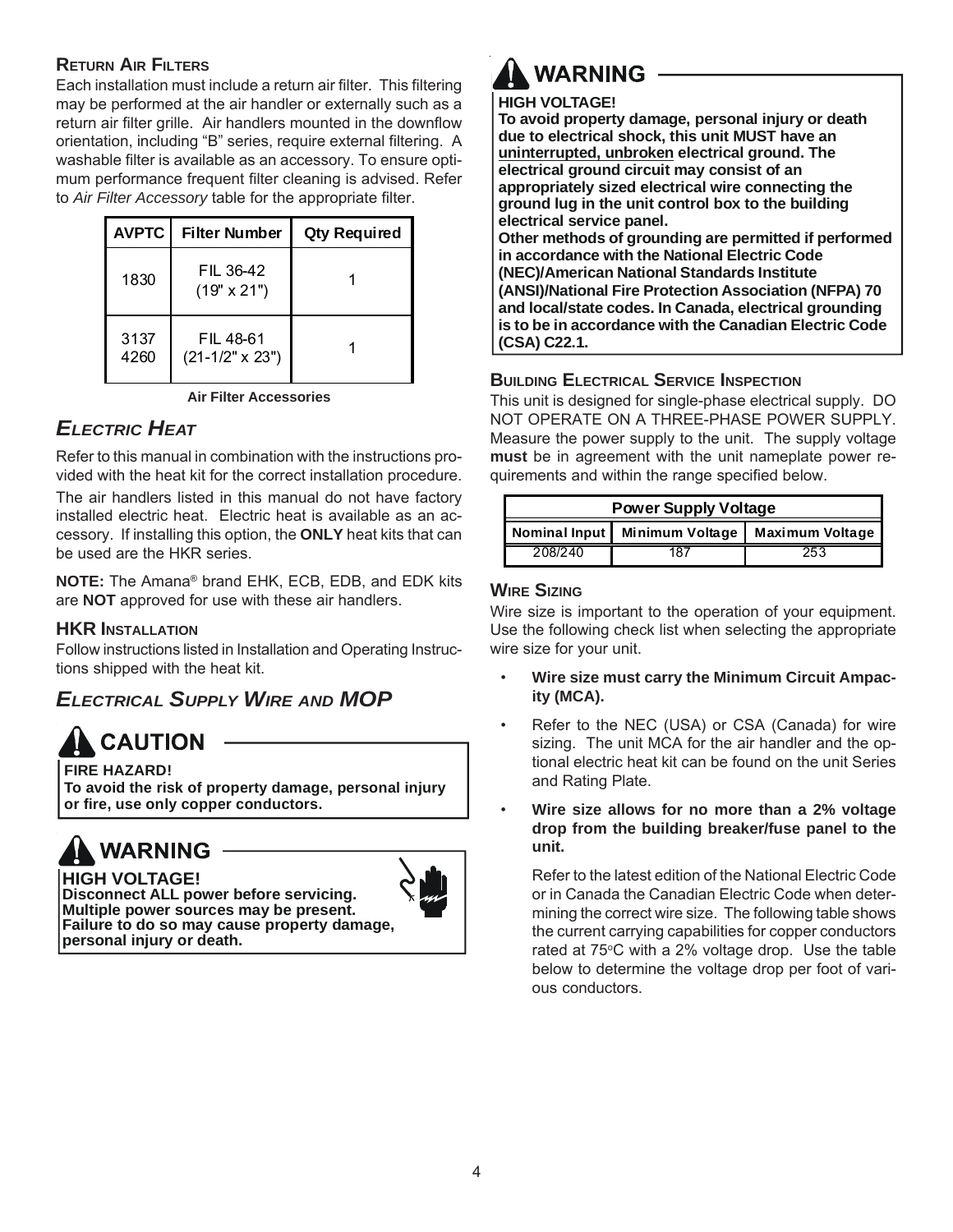|                           | <b>Maximum Allowable Length in Feet</b><br>to Limit Voltage Drop to 2%* |                                       |     |           |           |           |           |                |  |  |  |  |
|---------------------------|-------------------------------------------------------------------------|---------------------------------------|-----|-----------|-----------|-----------|-----------|----------------|--|--|--|--|
| <b>Wire Size</b><br>(AWG) |                                                                         | <b>Minimum Circuit Ampacity (MCA)</b> |     |           |           |           |           |                |  |  |  |  |
|                           | 10                                                                      | 15                                    | 20  | 25        | 30        | 35        | 40        | 45             |  |  |  |  |
| 14                        | 75                                                                      | 50                                    | 37  | <b>NR</b> | <b>NR</b> | <b>NR</b> | NR.       | N <sub>R</sub> |  |  |  |  |
| 12                        | 118                                                                     | 79                                    | 59  | 47        | NR.       | <b>NR</b> | <b>NR</b> | NR.            |  |  |  |  |
| 10                        | 188                                                                     | 125                                   | 95  | 75        | 63        | 54        | NR.       | NR.            |  |  |  |  |
| 8                         | 301                                                                     | 201                                   | 150 | 120       | 100       | 86        | 75        | 68             |  |  |  |  |
| 6                         |                                                                         | 314                                   | 235 | 188       | 157       | 134       | 118       | 110            |  |  |  |  |

\*Based on NEC 1996

### **MAXIMUM OVERCURRENT PROTECTION (MOP)**

Every installation must include an NEC (USA) or CEC (Canada) approved overcurrent protection device. Also, check with local or state codes for any special regional requirements.

Protection can be in the form of fusing or HACR style circuit breakers. The Series and Rating Plate can be used as a guide for selecting the MAXIMUM overcurrent device.

**NOTE:** Fuses or circuit breakers are to be sized larger than the equipment MCA but not to exceed the MOP.

# *ELECTRICAL CONNECTIONS*

Consult the local power company and local codes before installing this unit. All wiring must be in accordance with the National Electrical Code as well as all local codes. Knockouts have been provided on side and top of the cabinet for the installation of the electrical conduit. If the knockouts on the cabinet sides are used for electrical conduit, an adapter ring must be used in order to meet UL1995 safety requirements. Use Minimum Circuit Ampacity and type of wire to determine proper wire size. The unit MUST be properly grounded. A ground lug is provided in the unit.

Check all factory connections before connecting electrical power to unit to ensure none were loosened or disconnected during shipping and handling.





**TO PREVENT PERSONAL INJURY OR DEATH DUE TO ELECTRICAL SHOCK, DISCONNECT THE ELECTRICAL POWER BEFORE ELECTRICALLY CONNECTING THE UNIT.**



**TO AVOID THE RISK OF FIRE OR EQUIPMENT DAMAGE, USE COPPER CONDUCTORS.**



**TO AVOID THE RISK OF PERSONAL INJURY, WIRING TO THE UNIT MUST BE PROPERLY POLARIZED AND GROUNDED.**



**ALL WIRING MUST COMPLY WITH APPLICABLE LOCAL AND NATIONAL CODES. TYPE AND LOCATION OF FUSED DISCONNECT SWITCH(ES) MUST COMPLY WITH ALL APPLICABLE CODES AND PROVIDE OVERCURRENT PROTECTION AS SHOWN ON THE NAMEPLATE.**

## **208/230 VOLT LINE CONNECTIONS**

If heater kits will not be installed, remove the proper size knockout for the electrical conduit connection. Connect electrical conduit to the unit using two washers to make an approved connection.

The power supply wires must be connected to the red and black power wiring. Two wire nuts are provided in the bag assembly for this connection. Wrap the wire nuts with electrical tape. (Insulated crimp type connectors, field supplied, may be substituted for the wire nuts and electrical tape provided proper size connectors are used.) A ground wire MUST be connected to the ground lug inside the unit.

## **AIR HANDLER ONLY (NON-HEAT KIT MODELS)**

The building supply connects to the stripped black and red wires contained in the air handler electrical compartment cavity. A ground screw is also contained in this area. Attach the supply wires to the air handler conductors as shown in the unit wiring diagram using appropriately sized solderless connectors or other NEC or CEC approved means.

## **AIR HANDLER WITH NON-CIRCUIT BREAKER HEAT KITS**

A terminal block is provided with the HKR kit to attach the power supply and air handler connections. Follow the HKR Installation Manual and wiring diagram for complete wiring details.

## **AIR HANDLER WITH HEAT KITS CONTAINING A CIRCUIT BREAKER**

HKR models with a "C" suffix contain a circuit breaker(s). The air handler has a plastic cover on the access panel that will require either one or both sections to be removed to allow the heat kit circuit breaker(s) to be installed. See the HKR Installation Instructions for further details. The air handler wires and supply wires are installed directly onto the HKR circuit breaker(s) as shown in the HKR Installation Manual and wiring diagram.

#### **OPERATION ON 208 VOLT SUPPLY**

The unit transformer is factory connected for 240 V operation. If unit is to operate on 208 V, disconnect the red wire from terminal 3 of the unit transformer and connect them to terminal 2 of the unit transformer.

### **LOW VOLTAGE WIRING**

Low voltage wiring connections are made at the top of the cabinet. See the *24 Volt Thermostat Wiring* section of this manual for typical low voltage wiring connections. A minimum 18 AWG wire must be used for installations up to 100 feet.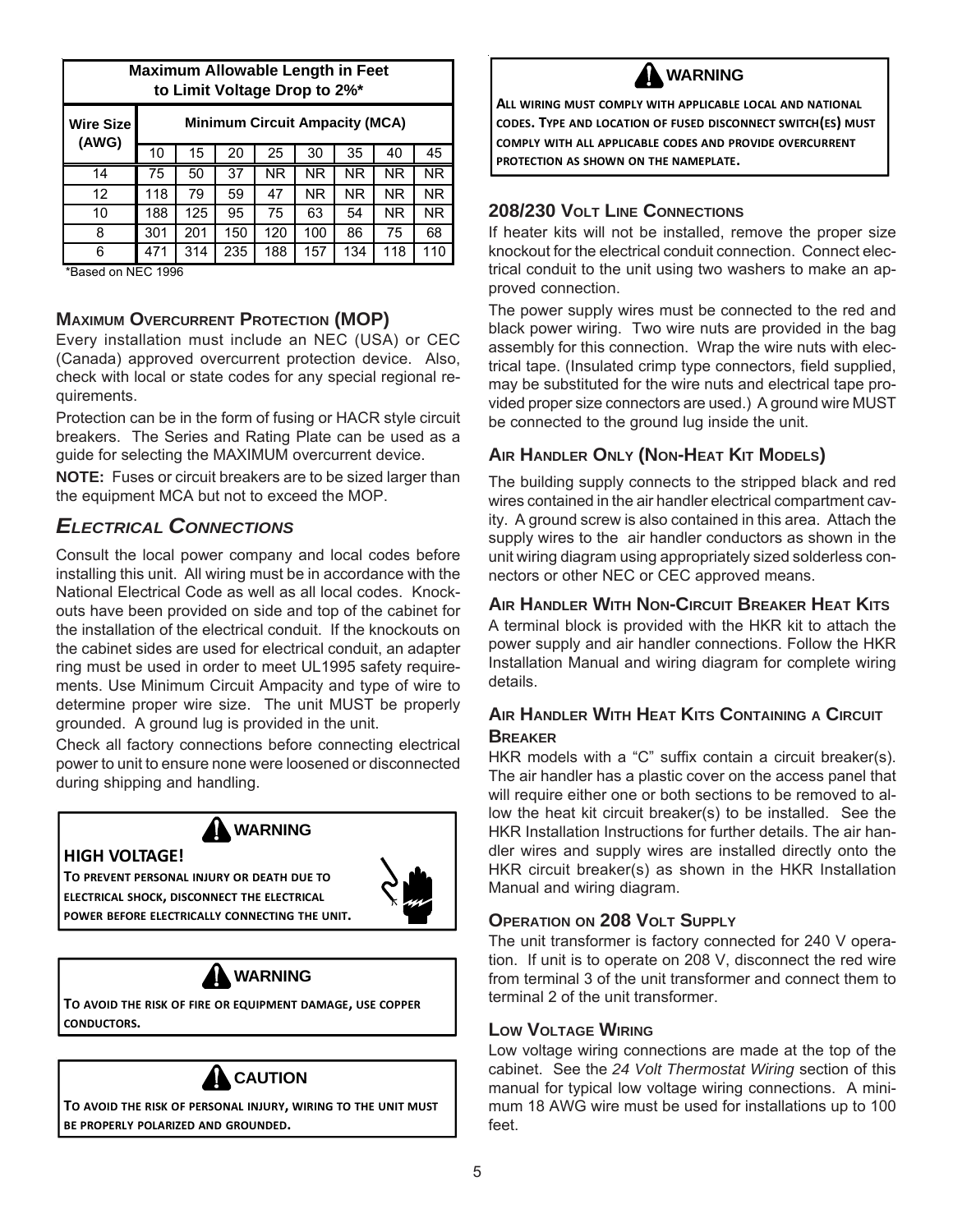### **24 VOLT THERMOSTAT WIRING - NON-COMMUNICATING THERMOSTAT CONNECTIONS**

#### NOTE: **Wire routing must not interfere with the circulator blower operation or routine maintenance.**

The air handler's integrated control module provides terminals for "Y1" and "Y2" and "W1" and "W2" thermostat connections. This allows the air handler to support the systems shown in the table below. Refer to the following figures for typical connections to the integrated control module. Thermostat wiring entrance holes are located in the top of the blower. Wire routing must not interfere with circulator blower operation or routine maintenance.

| <b>COOLING</b> | <b>HEAT PUMP HEATING</b> | <b>ELECTRIC HEATING</b> |
|----------------|--------------------------|-------------------------|
| 1-STAGE        |                          | 1- or 2-STAGE           |
| 2-STAGE        |                          | 1- or 2-STAGE           |
| 1-STAGE        | 1-STAGE                  |                         |
| 2-STAGE        | 2-STAGE                  |                         |
| 1-STAGE        | 1-STAGE                  | 1- or 2-STAGE           |
| 2-STAGE        | 2-STAGE                  | 1- or 2-STAGE           |

**NOTE:** A removable plug connector is provided with the control to make thermostat wire connections. This plug may be removed, wire connections made to the plug, and replaced. It is **strongly** recommended that multiple wires into a single terminal be twisted together prior to inserting into the plug connector. Failure to do so may result in intermittent operation.









**Typical Single-Stage Heat Pump with Auxiliary/Emergency Heating**



#### **Typical Two Stage Heat Pump heating and Auxiliary/ Emergency Heating**

## **24 VOLT DEHUMIDISTAT WIRING - NON-COMMUNICATING THERMOSTAT CONNECTIONS**

The optional usage of a dehumidistat allows the air handler's circulator blower to operate at a slightly lower speed during a combined thermostat call for cooling and dehumidistat call for dehumidification. This lower blower speed enhances dehumidification of the conditioned air as it passes through the AC coil. For proper function, a dehumidistat applied to this air handler must operate on 24 VAC and utilize a switch which *opens on humidity rise.*

To install/connect a dehumidistat:

- 1. Turn OFF power to air handler.
- 2. Secure the dehumidistat neutral wire (typically the white lead) to the screw terminal marked "DEHUM" on the air handler's integrated control module.
- 3. Secure the dehumidistat hot wire (typically the black lead) to the screw terminal marked "R" on the air handler's integrated control module.
- 4. Secure the dehumidistat ground wire (typically the green lead) to the ground screw on the air handler. **NOTE:** Ground wire may not be present on all dehumidistats.
- 5. Turn ON power to air handler.

#### **Typical Two-Stage Cooling with Two-Stage Heating**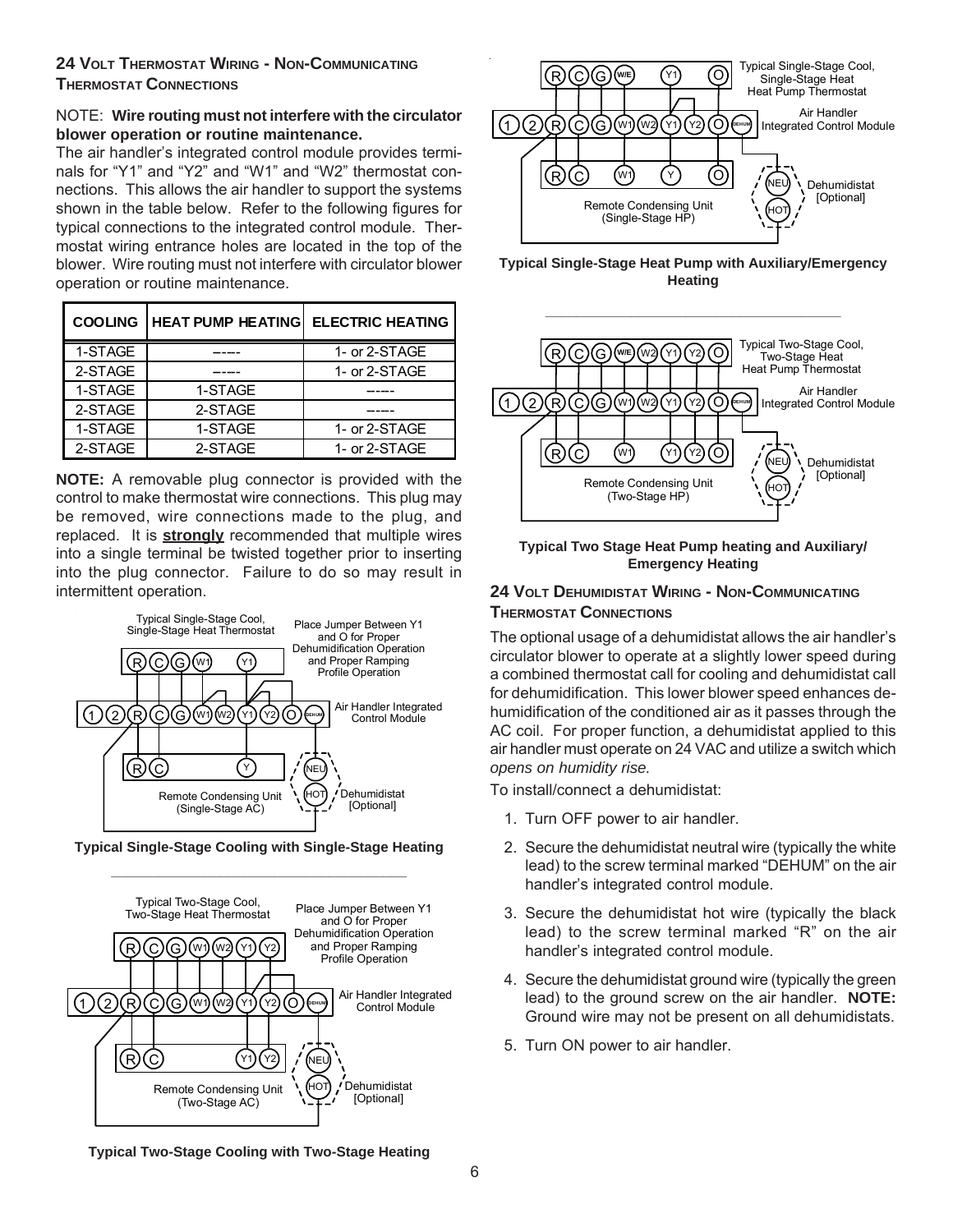To enable the dehumidification function, move the dehumidification dipswitch from OFF to ON. See following figure.



**Dipswitches - Dehumidification Enable**

# *REFRIGERANT LINES*

# **WARNING**

**This product is factory-shipped under pressure. Follow these instructions to prevent injury.**

# **WARNING**

**A quenching cloth is strongly recommended to prevent scorching or marring of the equipment finish when welding close to the painted surfaces. Use brazing alloy of 5% minimum silver content.**

# **TUBING PREPARATION**

All cut ends are to be round, burr free, and clean. Failure to follow this practice increases the chances for refrigerant leaks. The suction line is spun closed and requires pipe cutters to remove the closed end.

## **POST BRAZING**

Quench all welded joints with water or a wet rag.

### **PIPING SIZE**

For the correct tubing size, follow the specification for the condenser/heat pump.

### **SPECIAL INSTRUCTIONS**

This coil comes equipped with a thermostatic expansion valve (TXV) for refrigerant management.

**IMPORTANT NOTE:** Torch heat required to braze tubes of various sizes is proportional to the size of the tube. Tubes of smaller size require less heat to bring the tube to brazing temperature before adding brazing alloy. Applying too much heat to any tube can melt the tube. Service personnel must use the appropriate heat level for the size of the tube being brazed.

**NOTE:** The use of a heat shield when brazing is recommended to avoid burning the serial plate or the finish on the unit. HEAT TRAP OR WET RAGS SHOULD BE USED TO PROTECT HEAT SENSITIVE COMPONENTS SUCH AS SERVICE VALVES AND TXV VALVES.

**IMPORTANT NOTE:** Sensing bulbs are not permanently installed at the factory to prevent accidental damage during brazing. Be sure to follow this checklist step-bystep to ensure the sensing bulb is not damaged during installation.

- 1. Loosen the 13/16 nut **1 TURN ONLY**. No pressure loss indicates possible leak.
- 2. Remove the nut and discard the cap.
- 3. Follow the instructions on the caution label, and remove the two mounting screws on the lower access panel. Then remove the lower access panel.
- 4. Remove the large front panel and remove the sensing bulb from suction manifold. TO PREVENT DAMAGE TO SENSING BULB, ENSURE BULB IS NOT NEAR FLAME OR IN CONTACT WITH SUCTION LINE OR MANIFOLD DURING BRAZING.
- 5. Use a tube cutter to remove the spin closure on the suction line.

# **CAUTION**

**Excessive torque can cause orifices to stick. Use the proper torque settings when tightening orifices.**

6. Replace sensing bulb to horizontal portion of suction line just inside cabinet. Place bulb parallel with suction line between 10 o'clock and 2 o'clock position. Secure bulb to line with strapping provided in literature envelope. Insulate sensing bulb to line with self-adhesive insulation provided in the envelope. See the following figures for correct bulb placement and strapping information.



NOTE: The sensing bulb must be permanently located. A heat shield, heat trap, or wet rag must be used during brazing to prevent damage to the TXV valve.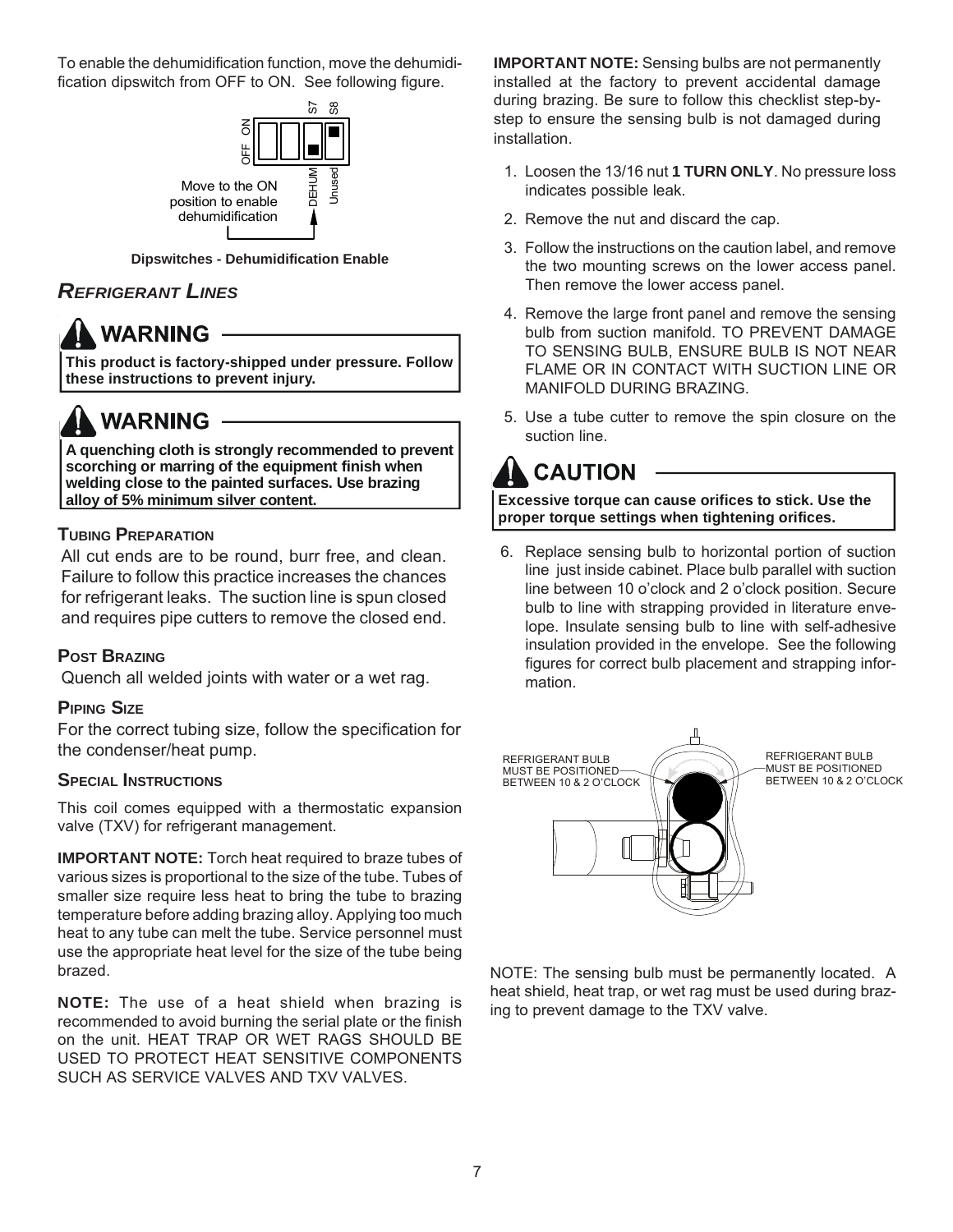7. Replace access panels, suction line grommet, insulation and all screws.



**Suction Line Grommet**

# *AIRFLOW CONVERSIONS*

### **DOWNELOW CONVERSION**

Conversion to downflow MUST be performed in an area that allows access to all sides prior to placing the air handler in its final location. To prevent the evaporator coil pan from "sweating", a drain pan insulation (DPI) accessory kit is to be used when performing this conversion. NOTE: The DPI kit is not supplied with this product and is to be purchased separately. See the following *Drain Pan Insulation Kit* table for the correct DPI kit.

| <b>AVPTC Model</b> | <b>Insulation Kit</b> |
|--------------------|-----------------------|
| 1830               | DPI36-42/20           |
| 3137<br>4260       | DPI48-61/-20          |

#### **Drain Pan Insulation Kits**

Refer to Figures *Downflow Conversion - Conversion Preparation, Downflow Conversion - Insulation Retainers,* and *Downflow Conversion - Conversion Completion* for the location of the components referenced in the following steps. Figure *Downflow Conversion - Conversion Preparation* illustrates the new installation location for the removed components.

- 1. Before inverting the air handler, remove all access panels, the coil rear channel bracket, and the filter closeoff panel.
- 2. Remove the evaporator coil and the horizontal drain pan. Discard horizontal drain pan.
- 3. Install the provided plastic plug into the vacated access panel.
- 4. Remove the two (2) zee coil support brackets and insulation retaining brackets.
- 5. Remove the tie bracket.
- 6. Install the DPI Insulation Kit onto the bottom of the drain pan.



**NOTE: The filter provision is not applicable in THIS downflow application.**

#### **Downflow Conversion - Conversion Preparation**

- 7. Install the zee coil supports and the wrapper stiffeners.
- 8. Install the tie bracket.
- 9. Install the rear channel bracket.
- 10. To prevent possible condensate "blow off" the insulation retainers are to be laid into the evaporator coil pan as shown.



#### **Downflow Conversion - Insulation Retainers**

To complete the conversion, slide the evaporator coil into the chassis and attach the three (3) access panels.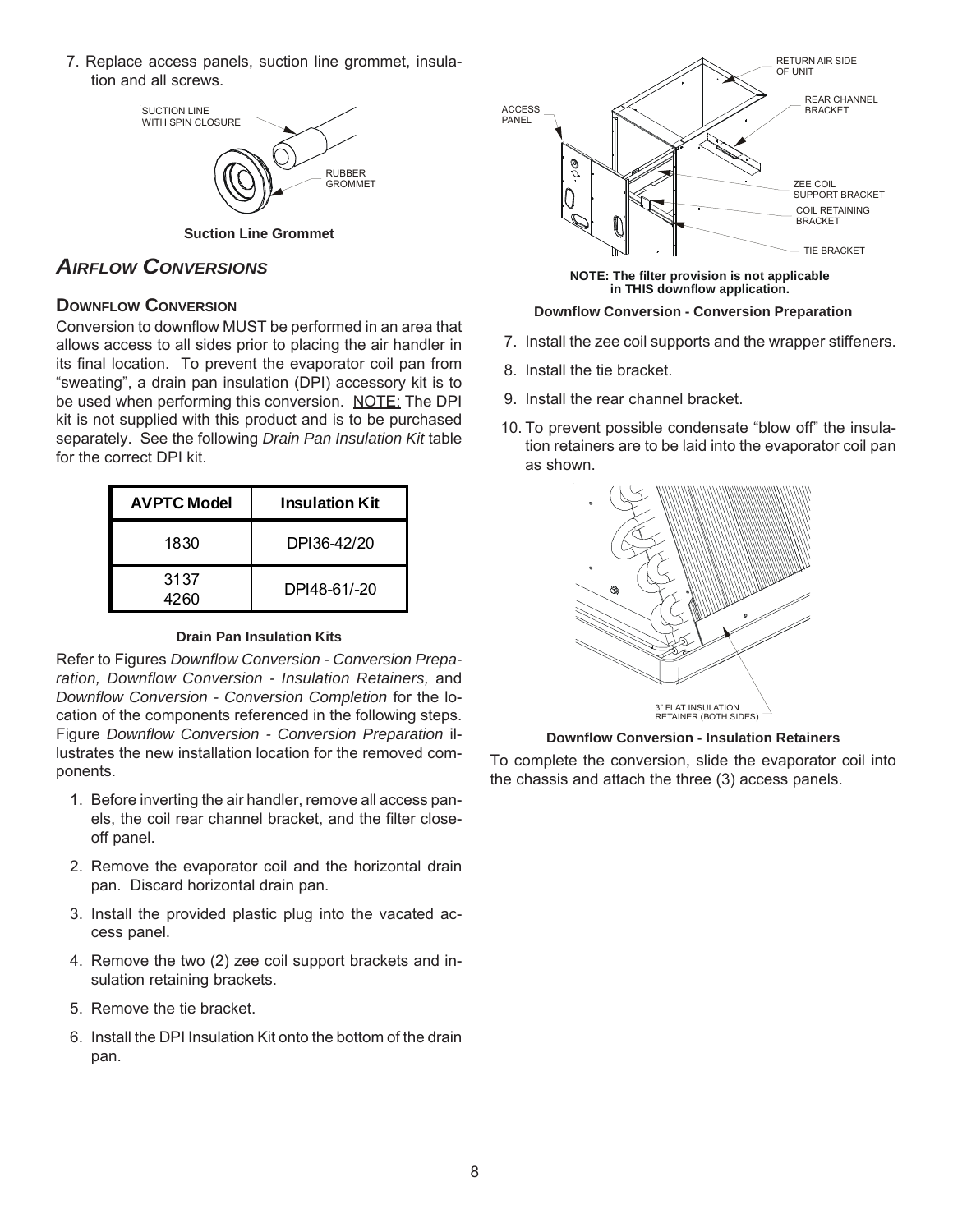

**Downflow Conversion - Conversion Completion**

**NOTE:** When converted to downflow position the coil may protrude above the cabinet on some models.

#### **HORIZONTAL CONVERSION**

Dedicated Downflow models are not suitable for horizontal application and must not be used for this type of installation. The only field modification required for conversion to "Horizontal Right-Hand" is the removal of the plastic knockouts in the horizontal panel drain connections. To prevent the horizontal drain pan from sweating in high humidity applications, it is recommended that a horizontal drain pan insulation (DPIH) accessory kit be used. **NOTE:** The DPIH insulation kit is not supplied with this product and should be purchased separately. See *Horizontal Drain Pan Insulation Kits* table for the correct DPIH kit.

| <b>AVPTC Model</b> | <b>Insulation Kit</b> |
|--------------------|-----------------------|
| 1830               | DPIH36-42             |
| 3137<br>4260       | DPIH48-61             |

#### **Horizontal Drain Pan Insulation Kits**

The following describes converting to "Horizontal Left-Hand". Conversion to downflow MUST be performed in an area that allows access to all sides prior to placing the air handler in its final location. See *Horizontal Left-Hand Conversion* figure below.



#### **Horizontal Left-Hand Conversion**

- 1. Remove two screws beside the liquid line on the lower access panels. Remove the (3) air handler access panels.
- 2. Remove the "J" shaped bracket that retains the evaporator coil.
- 3. Slide out the evaporator coil and horizontal drain pan.
- 4. Remove the gasket from the horizontal pan drain connections.
- 5. Remove the oval shaped plastic plug from the left side access panel. Remove the oval shaped rubber gasket seal from the lower right side access panel.
- 6. The drain connections for the horizontal pan are sealed with a thin coating of plastic. Carefully knock out this plastic seal with a screwdriver and hammer. **Note: The upper drain will become the secondary drain which is mandatory in many municipalities .**
- 7. Install the plastic plug removed in step 5 to the right side lower access panel and the oval shaped rubber gasket to the lower left access panel.
- 8. Reinstall the evaporator coil with the horizontal panel on the left side. Note: Push the assembly completely to the rear to ensure the engagement of the upflow pan with the rear channel bracket.
- 9. Install the "J" bracket (removed in step 2) to support the upflow pan to the tie channel.
- 10. Attach all panels and the metering device.

## **AVPTC MOTOR ORIENTATION**

If the unit is in the upflow position, there is no need to rotate the motor. If the unit is in the downflow position, loosen motor mount and rotate motor as shown in the *AVPTC Motor Orientation* figure below. Be sure motor is oriented with the female connections on the casing down. If the motor is not oriented with the connections down, water could collect in the motor and may cause premature failure.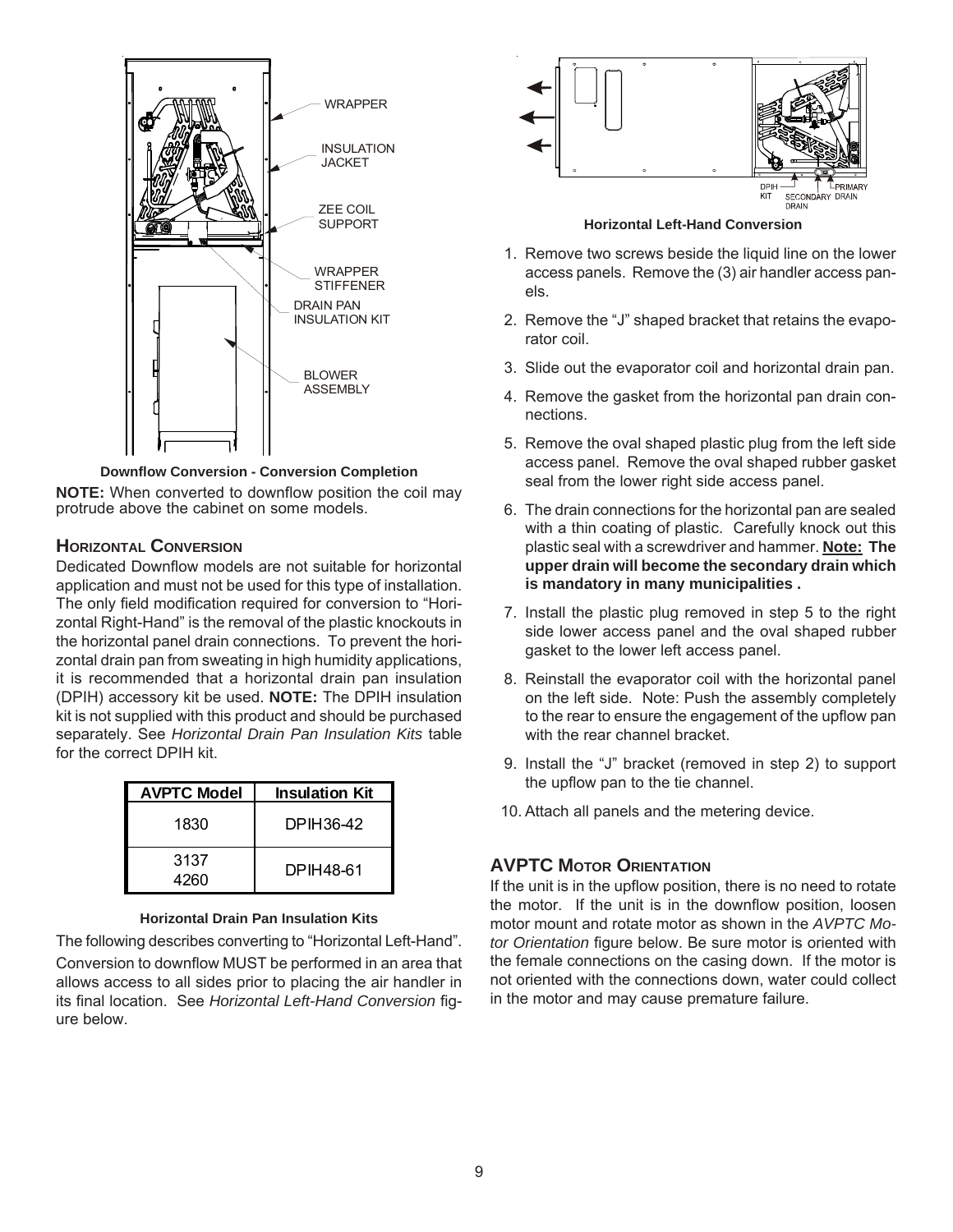

**AVPTC Motor Orientation**

## *CONDENSATE REMOVAL*

The coil drain pan has a primary and an optional secondary drain with 3/4" NPT female connections. The connectors required can be 3/4" NPT male either PVC or metal pipe and should be hand tightened to a torque of approximately 37 inlbs. to prevent damage to the drain pan connection. An insertion depth between .355 to .485 inches (3-5 turns) should be expected at this torque. Use the female (3/4 fpt) threaded fitting that protrudes outside of the enclosure for external connections.

- 1. Ensure drain pan hole is NOT obstructed.
- 2. To prevent potential sweating and dripping on to finished space, it may be necessary to insulate the condensate drain line located inside the building. Use Armaflex® or similar material.

A Secondary Condensate Drain Connection has been provided for areas where the building codes require it. Pitch the drain line 1/4" per foot to provide free drainage. Insulate drain lines located inside the building to prevent sweating. Install a condensate trap to ensure proper drainage. If the secondary drain line is required, run the line separately from the primary drain and end it where it can be easily seen.

**NOTE:** Water coming from this line means the coil primary drain is plugged and needs clearing.

# **CAUTION**

**If secondary drain is not installed, the secondary access must be plugged.**

The installation must include a "P" style trap that is located as close as is practical to the evaporator coil. See *Condensate Drain Trap* figure for details of a typical condensate line "P" trap.

**NOTE:** Trapped lines are required by many local codes. In the absence of any prevailing local codes, please refer to the requirements listed in the Uniform Mechanical Building Code.

A drain trap in a **draw-through** application prevents air from being drawn back through the drain line during fan operation thus preventing condensate from draining, and if connected to a sewer line to prevent sewer gases from being drawn into the airstream during blower operation.

Field experience has shown condensate drain traps with an open vertical Tee between the air handler and the condensate drain trap can improve condensate drainage in some applications, but may cause excessive air discharge out of the open Tee. Goodman® does not prohibit this type of drain but we also do not recommend it due to the resulting air leakage. Regardless of the condensate drain design used, it is the installer's responsibility to ensure the condensate drain system is of sufficient design to ensure proper condensate removal from the coil drain pan.



Use of a condensate removal pump is permitted when necessary. This condensate pump should have provisions for shutting off the control voltage should a blocked drain occur. A trap must be installed between the unit and the condensate pump.

**IMPORTANT NOTE:** The evaporator coil is coated with oils that may dissolve styrofoam and certain types of plastics. Therefore, a removal pump or float switch must not contain any of these materials.

**Tip**: Priming the "P" trap may avoid improper draining at the initial installation and at the beginning of the cooling season.

When coils are installed above ceilings, or in other locations where damage from condensate overflow may occur, it is **MANDATORY** to install a field fabricated auxiliary drain pan under the coil cabinet enclosure. Drain lines from the auxiliary pan must be installed and terminated so that the homeowner can see water discharges.

# *ACHIEVING 2% LOW LEAKAGE RATE*

Ensure that the Neoprene gasket with PSA remains intact on all surfaces that the access panels are secured to. These surfaces are the entire length of the wrapper and areas between the upper tie plate, upper and lower access panels. Be sure that upper access panel breaker insert gasket is intact and also flowrator gasket is installed on the lower access panel. An additional drain hole cover is required.

# *CIRCULATOR BLOWER*

This air handler is equipped with a multi-speed circulator blower. This blower provides ease in adjusting blower speeds. The Specification Sheet applicable to your model provides an airflow table, showing the relationship between airflow (CFM) and external static pressure (E.S.P.), for the proper selection of heating and cooling speeds. The heating blower speed is shipped set at "21 kW", and the cooling blower speed is set at "D". These blower speeds should be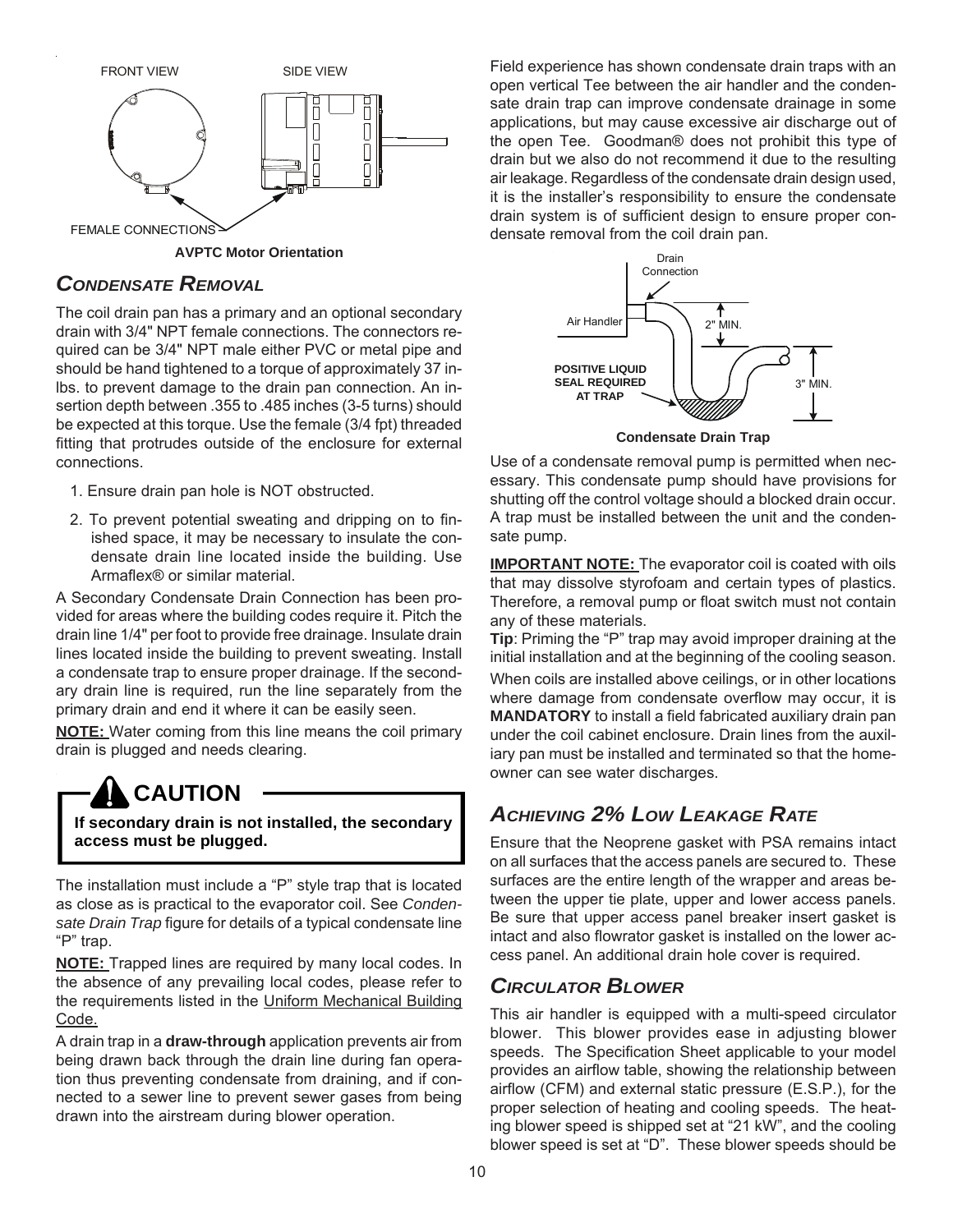adjusted by the installer to match the installation requirements so as to provide the correct electric heating CFM and correct cooling CFM.

Use the CFM LED (green), adjacent to the integrated control module electric heat connector to obtain an approximate airflow quantity. The green CFM LED blinks once for each 100 CFM of airflow.

1. Determine the tonnage of the cooling system installed with the air handler. If the cooling capacity is in BTU/hr divide it by 12,000 to convert capacity to TONs.

**Example:** Cooling Capacity of 30,000 BTU/hr.

 $30,000/12,000 = 2.5$  Tons

2. Determine the proper air flow for the cooling system. Most cooling systems are designed to work with air flows between 350 and 450 CFM per ton. Most manufacturers recommend an air flow of about 400 CFM per ton.

**Example:** 2.5 tons X 400 CFM per ton = 1000 CFM

The cooling system manufacturer's instructions must be checked for required air flow. Any electronic air cleaners or other devices may require a specific airflow; consult installation instructions of those devices for requirements.

3. Knowing the air handler model, locate the high stage cooling air flow charts in the Specification Sheet applicable to your model. Look up the cooling air flow determined in step 2 and find the required cooling speed and adjustment setting.

**Example:** An AVPTC183014 air handler installed with a 2.5 ton air conditioning system. The air flow needed is 1000 CFM. Looking at the cooling speed chart for AVPTC183014, find the air flow closest to 1000 CFM. A cooling airflow of 1000 CFM can be attained by setting the cooling speed to "C" and the adjustment to "0" (no adjustment).

- 4. Locate the blower speed selection DIP switches on the integrated control module. Select the desired "cooling" speed tap by positioning switches 1 and 2 appropriately. Select the desired "adjust" tap by positioning switches 3 and 4 appropriately. Refer to the following *Dipswitches - Cooling Airflow and Airflow Adjust Taps* figure for switch positions and their corresponding taps. Verify CFM by counting the number of times the green CFM LED blinks.
- 5. Continuous fan speed is 30% of the air handler's maximum airflow capability.

**Example:** If the air handler's maximum airflow capability is 2000 CFM, the continuous fan speed will be 0.30 x 2000 CFM = 600 CFM.



**Dipswitches - Cooling Airflow and Airflow Adjust Taps**

- 6. The multi-speed circulator blower also offers several custom ON/OFF ramping profiles. These profiles may be used to enhance cooling performance and increase comfort level. The ramping profiles are selected using DIP switches 5 and 6. Refer to the following *Dipswitches - Cooling Airflow Ramping Profiles* figure for switch positions and their corresponding taps. Refer to the bullet points below for a description of each ramping profile. Verify profile selection by counting the green CFM LED blinks and timing each step of the ramping profile.
- Profile A provides only an OFF delay of one (1) minute at 100% of the cooling demand airflow.



• Profile B ramps up to full cooling demand airflow by first stepping up to 50% of the full demand for 30 seconds. The motor then ramps to 100% of the required airflow. A one (1) minute OFF delay at 100% of the cooling airflow.



• Profile C ramps up to 82% of the full cooling demand airflow and operates there for approximately 7 1/2 minutes. The motor then steps up to the full demand airflow. Profile C also has a one (1) minute 100% OFF delay.

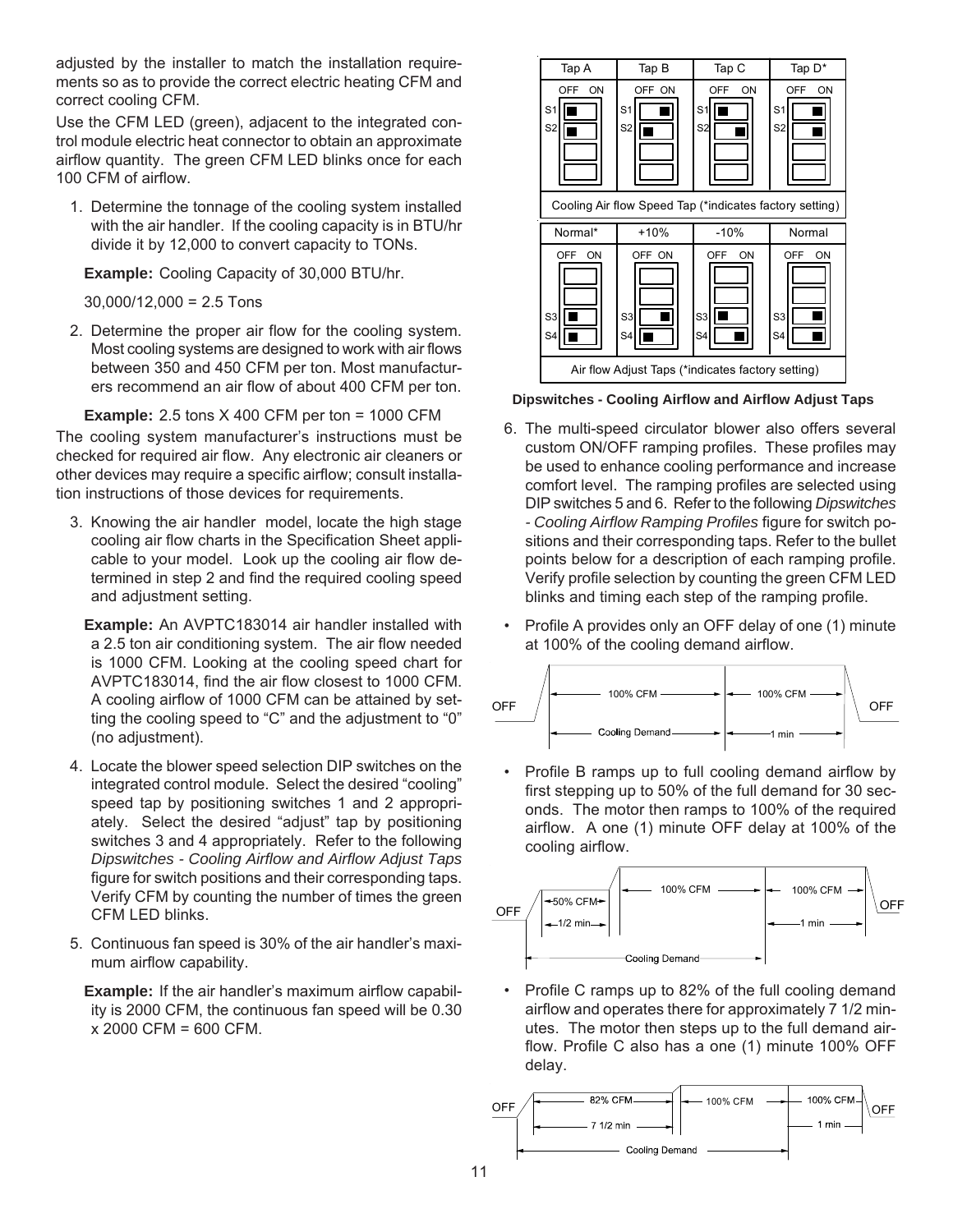• Profile D ramps up to 50% of the demand for 1/2 minute, then ramps to 82% of the full cooling demand airflow and operates there for approximately 7 1/2 minutes. The motor then steps up to the full demand airflow. Profile D has a 1/2 minute at 50% airflow OFF delay.



**Dipswitches - Cooling Airflow Ramping Profiles**

7. If an electric heater kit has been installed, determine the heater kilowatt (kW) rating. Find the heater size in the table below. Set dip switches 9, 10, and 11 for the installed heater as shown in the *Dipswitches - Electric Heat Airflow* figure below. The adjust setting (already established by the cooling speed selection) also applies to the electric heater kit airflow. Thus, the electric heater airflow is adjusted by the same amount. Verify selected CFM by counting the green CFM LED blinks.

## **ELECTRIC HEAT TEMPERATURE RISE:**

The heating mode temperature rise is dependent upon the system airflow, the supply voltage, and the heat kit size (kW) selected. Use the supply voltage/temperature rise tables below to determine the temperature rise (º F).

| <b>CFM</b> |    | <b>HEAT KIT NOMINAL kW</b> |    |    |    |    |    |    |  |  |  |  |  |
|------------|----|----------------------------|----|----|----|----|----|----|--|--|--|--|--|
|            | 3  | 5                          | 6  | 8  | 10 | 15 | 20 | 21 |  |  |  |  |  |
| 600        | 18 | 28                         | 35 | 41 |    |    |    |    |  |  |  |  |  |
| 800        | 13 | 21                         | 26 | 31 | 42 |    |    |    |  |  |  |  |  |
| 1000       | 11 | 17                         | 21 | 25 | 34 | 50 |    |    |  |  |  |  |  |
| 1200       | 9  | 14                         | 18 | 21 | 28 | 42 | 56 | 62 |  |  |  |  |  |
| 1400       | 8  | 12                         | 15 | 18 | 24 | 36 | 48 | 53 |  |  |  |  |  |
| 1600       | 7  | 10                         | 13 | 15 | 21 | 31 | 42 | 46 |  |  |  |  |  |
| 1800       | 6  | 9                          | 12 | 14 | 19 | 28 | 37 | 41 |  |  |  |  |  |
| 2000       | 5  | 8                          | 11 | 12 | 17 | 25 | 34 | 37 |  |  |  |  |  |

**230/1/60 Supply Voltage - Temperature Rise Table °F**

| <b>CFM</b> |    | <b>HEAT KIT NOMINAL KW</b> |    |    |    |    |    |    |  |  |  |  |  |
|------------|----|----------------------------|----|----|----|----|----|----|--|--|--|--|--|
|            | 3  | 5                          | 6  | 8  | 10 | 15 | 20 | 21 |  |  |  |  |  |
| 600        | 17 | 27                         | 34 | 39 |    |    |    |    |  |  |  |  |  |
| 800        | 13 | 20                         | 25 | 30 | 40 |    |    |    |  |  |  |  |  |
| 1000       | 10 | 16                         | 20 | 24 | 32 | 48 |    |    |  |  |  |  |  |
| 1200       | 8  | 13                         | 17 | 20 | 27 | 40 | 53 | 59 |  |  |  |  |  |
| 1400       | 7  | 11                         | 14 | 17 | 23 | 34 | 46 | 51 |  |  |  |  |  |
| 1600       | 6  | 10                         | 13 | 15 | 20 | 30 | 40 | 44 |  |  |  |  |  |
| 1800       | 6  | 9                          | 11 | 13 | 18 | 27 | 36 | 39 |  |  |  |  |  |
| 2000       | 5  | 8                          | 10 | 12 | 16 | 24 | 32 | 35 |  |  |  |  |  |

**220/1/60 Supply Voltage - Temperature Rise Table °F**

| <b>CFM</b> |    | <b>HEAT KIT NOMINAL KW</b> |                 |    |    |    |    |    |  |  |  |  |  |
|------------|----|----------------------------|-----------------|----|----|----|----|----|--|--|--|--|--|
|            | 3  | 5                          | 6               | 8  | 10 | 15 | 20 | 21 |  |  |  |  |  |
| 600        | 16 | 25                         | $\overline{32}$ | 37 |    |    |    |    |  |  |  |  |  |
| 800        | 12 | 19                         | 24              | 38 | 38 |    |    |    |  |  |  |  |  |
| 1000       | 10 | 15                         | 19              | 22 | 30 | 46 |    |    |  |  |  |  |  |
| 1200       | 8  | 13                         | 16              | 19 | 25 | 38 | 51 | 56 |  |  |  |  |  |
| 1400       | 7  | 11                         | 14              | 16 | 22 | 33 | 43 | 48 |  |  |  |  |  |
| 1600       | 6  | 9                          | 12              | 14 | 19 | 28 | 38 | 42 |  |  |  |  |  |
| 1800       | 5  | 8                          | 11              | 12 | 17 | 25 | 34 | 37 |  |  |  |  |  |
| 2000       | 5  | 8                          | 10              | 11 | 15 | 23 | 30 | 34 |  |  |  |  |  |

**208/1/60 Supply Voltage - Temperature Rise Table °F**



**NOTE:** Upon start up in communicating mode the circuit board will display a "1 Flash" error code on the diagnostic LED and an "Ec" HTR TO LARGE error at the communicating display. This is an indication that the dip switches on the control board need to be configured in accordance with the Electric Heating Airflow Table on the following page of this manual. Configuring the dip switches and resetting power to the unit will clear the error code.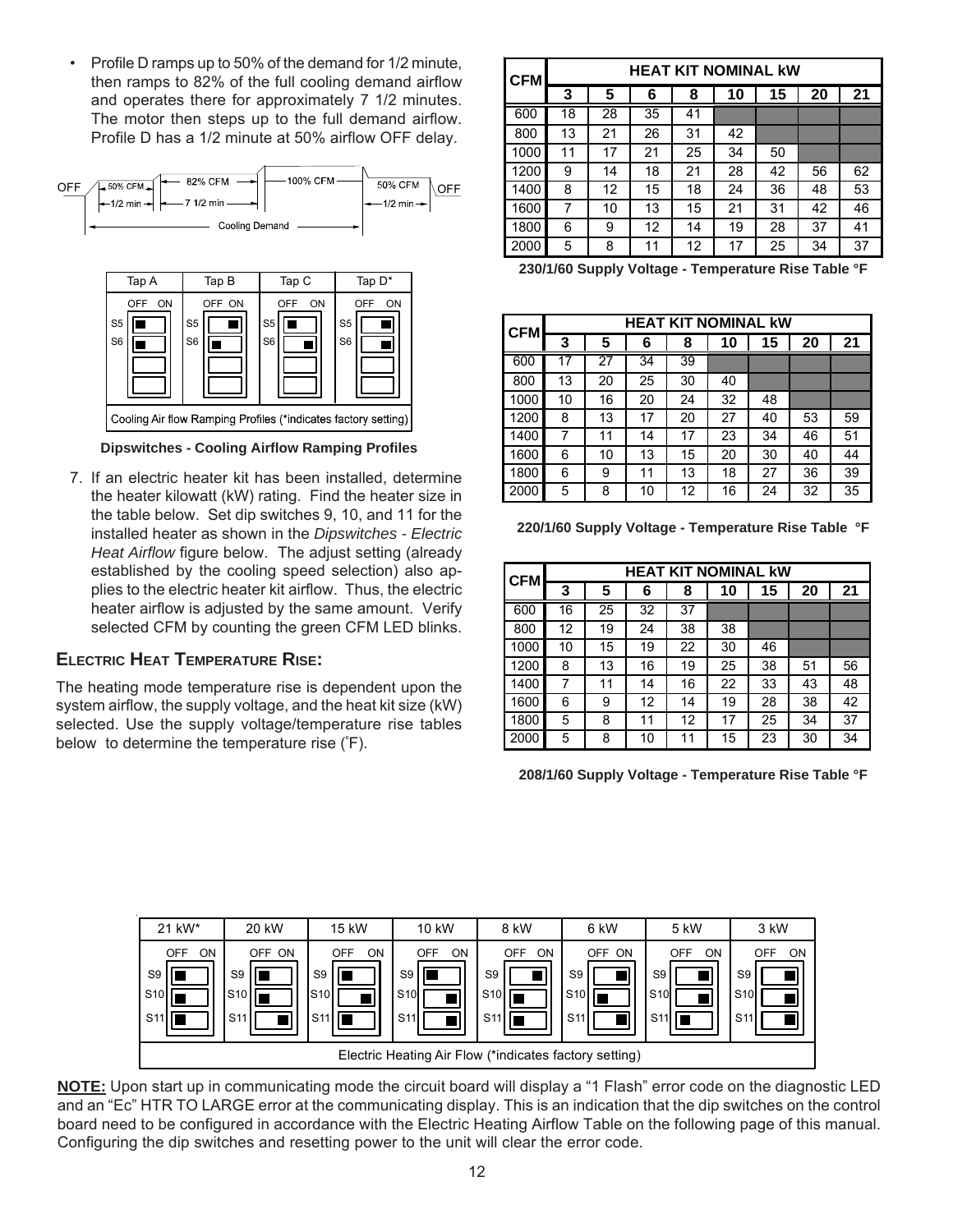**NOTE:** For installations not indicated in the preceding Temperature Rise Tables, the following formula is to be used:

$$
TR = (kW \times 3412) \times (Voltage Correction) \times (1.08 \times CFM)
$$
\n
$$
Where: TR = Temperature Rise
$$
\n
$$
kW = Heater Kit Actual KW
$$
\n
$$
3412 = Btu per kW
$$
\n
$$
Voltage Correction = .96 (230 Supply Volts)
$$
\n
$$
= .92 (220 Supply Volts)
$$
\n
$$
= .87 (208 Supply Volts)
$$
\n
$$
1.08 = Constant CFM = Measured Airflow
$$

**NOTE:** The Temperature Rise Tables can also be used to determine the air handler airflow delivery. When using these tables for this purpose set the room thermostat to maximum heat and allow the system to reach steady state conditions. Insert two thermometers, one in the return air and one in the supply air. The temperature rise is the supply air temperature minus the room air temperature.

Use HKR specification sheets to determine the HKR available for a given air handler.

Cooling/Heat Pump Airflow Table

Htr kW | 9 | 10 | 11 | AVPTC

Model

AVPTC183014\*

AVPTC313714\*

AVPTC426014\*

communicating mode operation or fully communicating mode operation.

Tap

183014\*

3 | ON | ON | ON | 630 | 610 | 600 5 ON ON OFF 730 710 680 6 | ON | OFF | ON | 840 | 840 | 790 8 | ON | OFF | OFF | 1080 | 1060 | 990 10 | OFF | ON | ON | 1270 | 1260 | 1190 15 | OFF | ON | OFF | NR | 1470 | 1390 20 | OFF | OFF | ON | NR | NR | 1580 21 | OFF | OFF | OFF | NR | NR | 1580 NOTE: Airflow data shown applies to the emergency heat mode (electric heat only) in either non-

Electric Heat Airflow Table

NOTE: Airflow data shown applies to non-communicating mode operation only. For a fully communicating system, please see the outdoor unit's installation instructions for cooling and heat pump airflow data. *See ComfortNet™ System - Airflow Consideration section for details.*

Low **Stage** Cool

A 420 630 B | 560 | 840 C | 700 | 1040 A | 410 | 610 B | 560 | 830 C | 700 | 1040 D | 830 | 1240 A | 810 | 1210 B | 940 | 1410 C | 1050 | 1560 D | 1210 | 1800

> AVPTC 313714\*

AVPTC 426014\*

High **Stage** Cool

| Speed Selection Dip Switches |                               |            |  |             |                                 |            |  |  |  |  |  |  |  |
|------------------------------|-------------------------------|------------|--|-------------|---------------------------------|------------|--|--|--|--|--|--|--|
|                              | Cool<br>Selection<br>Switches |            |  |             | Adjust<br>Selection<br>Switches |            |  |  |  |  |  |  |  |
| Tap                          |                               | 2          |  | <b>TRIM</b> | 3                               |            |  |  |  |  |  |  |  |
| A                            | <b>OFF</b>                    | <b>OFF</b> |  | 0%          | OFF                             | <b>OFF</b> |  |  |  |  |  |  |  |
| B                            | ON                            | <b>OFF</b> |  | $+10%$      | ON                              | <b>OFF</b> |  |  |  |  |  |  |  |
| C                            | <b>OFF</b>                    | ON         |  | - 10%       | <b>OFF</b>                      | ON         |  |  |  |  |  |  |  |
| D                            | ΟN                            | ON         |  | 0%          | ON                              | ON         |  |  |  |  |  |  |  |
|                              |                               |            |  |             |                                 |            |  |  |  |  |  |  |  |

#### **TO SET AIRFLOW:**

- 1.Select appropriate model from Cooling/Heat Pump Airflow Table. Based on desired Airflow for your application select corresponding tap (A,B,C or D). Set dip switches 1 & 2 to the appropriate ON/OFF positions.
- 2. Select appropriate Airflow adjustment factor for application (0%. +10%, -10%). Set dip switches 3 & 4 to the appropriate ON/OFF positions.
- 3. *If installed with Heater Kit:*

 Using Electric Heat Airflow Table, set dip switches 9, 10 and 11 to the appropriate ON/OFF positions based on Heater kit installed. *If installed without Heater Kit:*

 Ensure dip switches 9, 10 and 11 are set to a valid heater kit selection. Example: The only valid heater kits for AVPTC183014\* applications are 3, 5, 6, 8 and 10 kW.

*Failure to do so will result in a Heater Kit error code.*

#### **TO SET COMFORT MODE:**

Select desired Comfort Mode profile (see profiles above). Set switches 5 and 6 to the appropriate ON/OFF positions.

|          |            |              | Profile<br>Selection<br>Switches |     |            |
|----------|------------|--------------|----------------------------------|-----|------------|
| Profiles | Pre-Run    | Short-Run    | Off Delay                        | 5   | 6          |
| А        |            |              | 60 sec/100%                      | OFF | <b>OFF</b> |
| в        |            | 30 sec/50%   | 60 sec/100%                      | ON  | <b>OFF</b> |
| С        |            | 7.5 mins/82% | 60 sec/100%                      | OFF | ON         |
| D        | 30 sec/50% | 7.5 mins/82% | 30 sec/50%                       | ΟN  | ΟN         |

*NOTE: Airflow blink codes are approximations of actual airflow.*

#### **Heat Kit Selection**

| <b>MODELS</b> | $HKR-03*$ | HKR-05*/-05C* | <b>HKR-06*</b> |         | HKR-08*/-08C* HKR-10*/-10C* | HKR-15C# | <b>HKR-20C#</b> | $HKR-21C*$ |
|---------------|-----------|---------------|----------------|---------|-----------------------------|----------|-----------------|------------|
| AVPTC183014A* |           |               |                | $\cdot$ |                             | $- - -$  | $---$           | $- - -$    |
| AVPTC313714A* |           |               |                | $\cdot$ |                             | 1Z       | $---$           | $---$      |
| AVPTC426014A* |           |               |                |         |                             |          | v               |            |

Revision level that may or may not be designated.

C Circuit breaker option.

*# Indicates Model A or Model B. Model A is 208V only and Model B is 240V only.*

Г

#### **NOTE:**

**When 8kW and 10kW heat kits are used with an AVPTC1830 and AVPTC3137, matched with 2- ton outdoor unit, see Note 1 below.**

**<sup>1</sup> Set Heater Kit dip switches 9, 10 and 11 to 6kW setting (9-ON, 10-OFF,11-ON) to obtain 840 CFM.**

**<sup>2</sup> This heater kit can only be used for '1000 CFM or higher' applications.**

**<sup>3</sup> This heater kit can only be used for '1200 CFM or higher' applications.**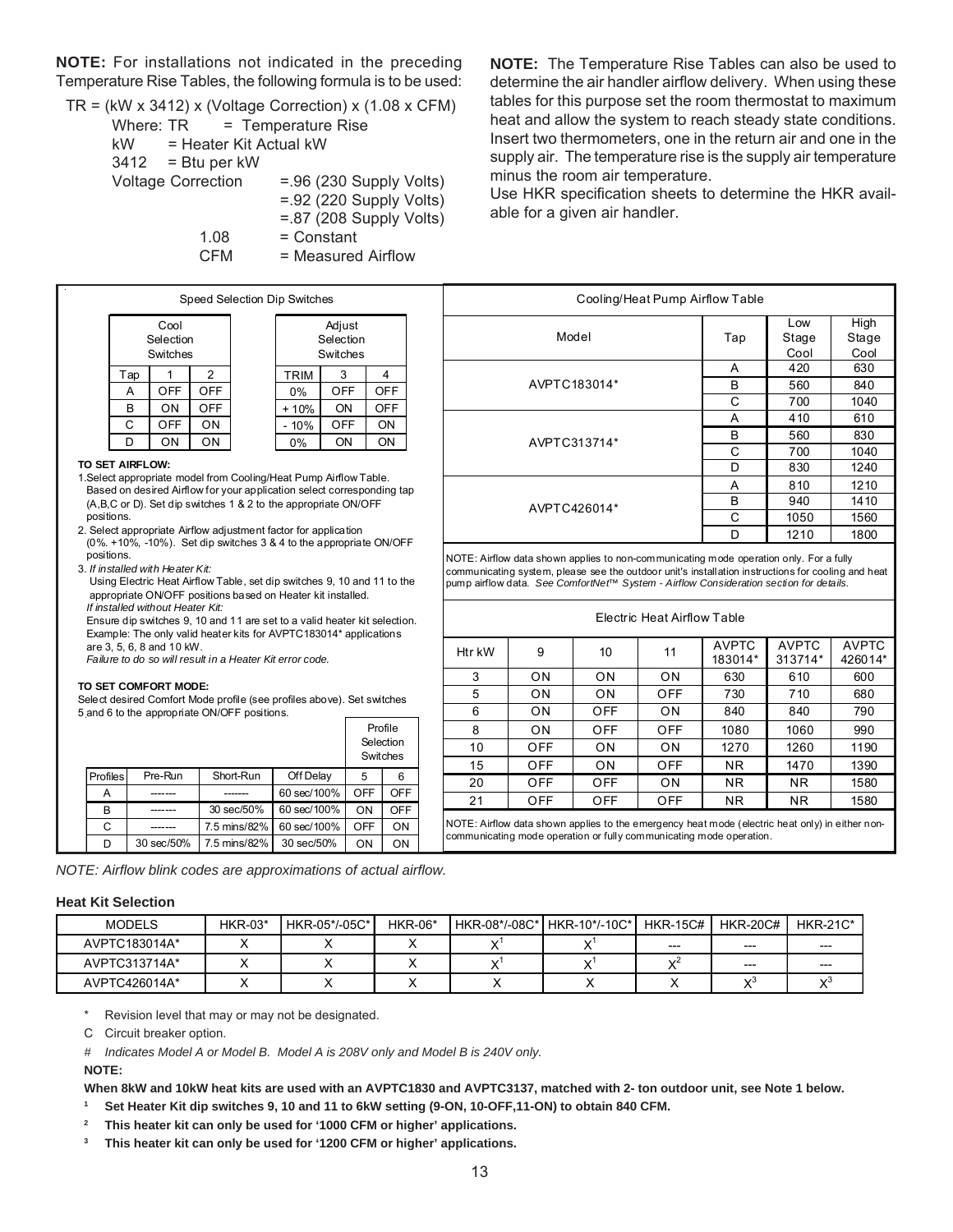# *TROUBLESHOOTING*

# **ELECTROSTATIC DISCHARGE (ESD) PRECAUTIONS**

**NOTE:** Discharge body's static electricity before touching unit. An electrostatic discharge can adversely affect electrical components.

Use the following precautions during air handler installation and servicing to protect the integrated control module from damage. By putting the air handler, the control, and the person at the same electrostatic potential, these steps will help avoid exposing the integrated control module to electrostatic discharge. This procedure is applicable to both installed and uninstalled (ungrounded) blowers.

- 1. Disconnect all power to the blower. Do not touch the integrated control module or any wire connected to the control prior to discharging your body's electrostatic charge to ground.
- 2. Firmly touch a clean, unpainted, metal surface of the modular blower near the control. Any tools held in a person's hand during grounding will be discharged.
- 3. Service integrated control module or connecting wiring following the discharge process in step 2. Use caution not to recharge your body with static electricity; (i.e., do not move or shuffle your feet, do not touch ungrounded objects, etc.). If you come in contact with an ungrounded object, repeat step 2 before touching control or wires.
- 4. Discharge your body to ground before removing a new control from its container. Follow steps 1 through 3 if installing the control on a blower. Return any old or new controls to their containers before touching any ungrounded object.

# **DIAGNOSTIC CHART**



Refer to the *Troubleshooting Chart* at the end of this manual for assistance in determining the source of unit operational problems. The red diagnostic LED blinks to assist in troubleshooting the unit. The number of blinks refers to a specific fault code.

## **FAULT RECALL**

The integrated control module is equipped with a momentary push-button switch that can be used to display the last six faults on the red diagnostic LED. The control must be in Standby Mode (no thermostat inputs) to use the feature. Depress the push-button for approximately two seconds and less than five seconds. The LED display will then display the six most recent faults beginning with the most recent fault and decrementing to the least recent fault. The faults may be cleared by depressing the button for greater than five seconds.

**NOTE:** Consecutively repeated faults are displayed a maximum of three times. Example: A clogged return air filter causes the air handler's motor to repeatedly enter a limiting condition. The control will only store this fault the first three *consecutive* times the fault occurs.

# *COMFORTNET™ SYSTEM*

## **OVERVIEW**

The ComfortNet system is a system that includes a ComfortNet compatible air handler and air conditioner or heat pump with a CTK0\*AA thermostat. Any other system configurations are considered invalid ComfortNet systems and must be connected as a traditional (or non-communicating) system (see *Electrical).*

A ComfortNet heating/air conditioning system differs from a non-communicating/traditional system in the manner in which the indoor unit, outdoor unit and thermostat interact with one another. In a traditional system, the thermostat sends commands to the indoor and outdoor units via analog 24 VAC signals. It is a one-way communication path in that the indoor and outdoor units typically do not return information to the thermostat.

On the other hand, the indoor unit, outdoor unit, and thermostat comprising a ComfortNet system "communicate" digitally with one another. It is now a two-way communications path. The thermostat still sends commands to the indoor and outdoor units. However, the thermostat may also request and receive information from both the indoor and outdoor units. This information may be displayed on the ComfortNet thermostat. The indoor and outdoor units also interact with one another. The outdoor unit may send commands to or request information from the indoor unit. This two-way digital communications between the thermostat and subsystems (indoor/outdoor unit) and between subsystems is the key to unlocking the benefits and features of the ComfortNet system.

Two-way digital communications is accomplished using only two wires. The thermostat and subsystem controls are powered with 24 VAC Thus, a maximum of 4 wires between the equipment and thermostat is all that is required to operate the system.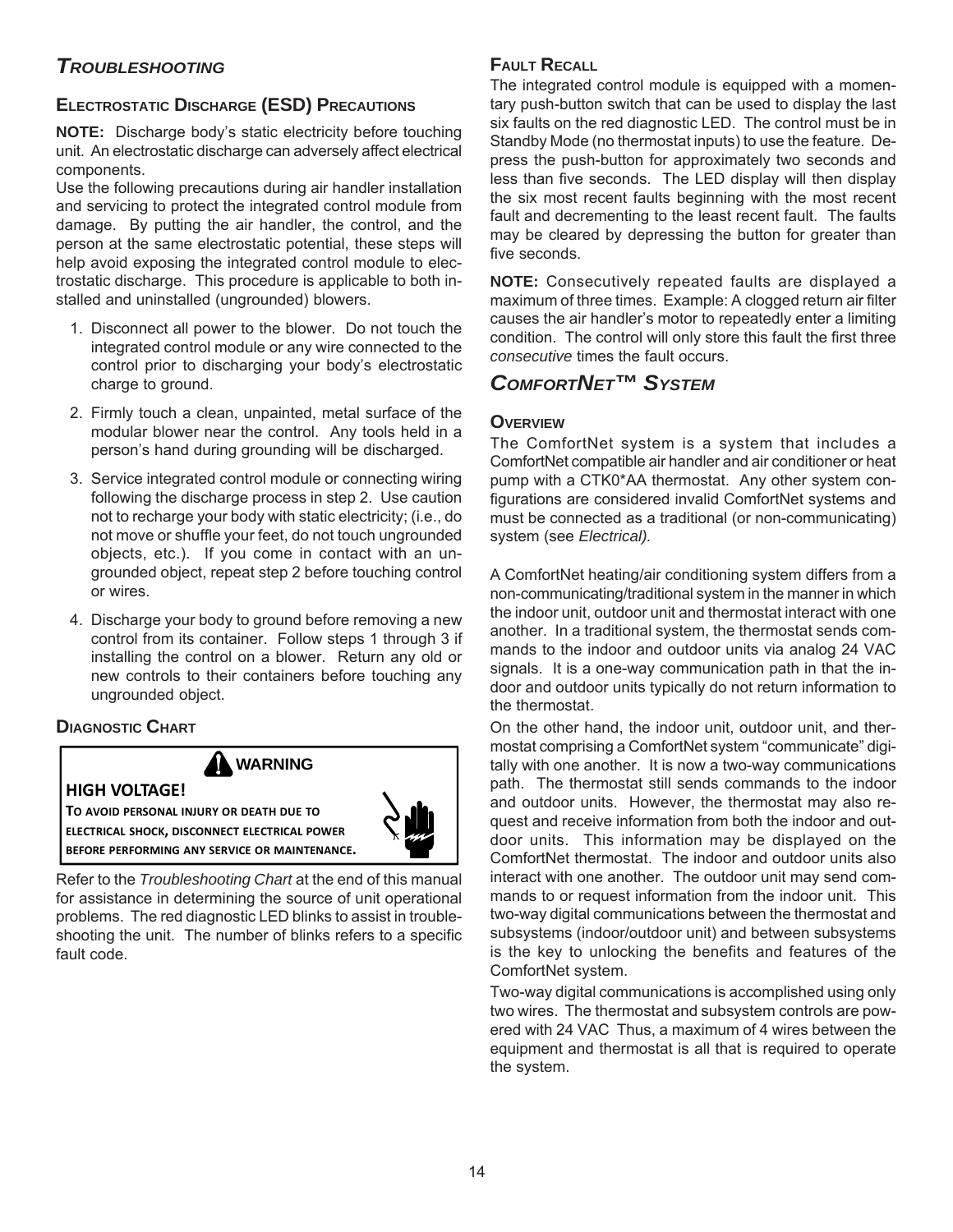## **AIRFLOW CONSIDERATION**

Airflow demands are managed differently in a fully communicating system than they are in a non-communicating wired system. The system operating mode (as determined by the thermostat) determines which unit calculates the system airflow demand. If the indoor unit is responsible for determining the airflow demand, it calculates the demand and sends it to the ECM motor. If the outdoor unit or thermostat is responsible for determining the demand, it calculates the demand and transmits the demand along with a fan request to the indoor unit. The indoor unit then sends the demand to the ECM motor. The table below lists the various ComfortNet systems, the operating mode, and airflow demand source.

| System                           | <b>System Operating</b><br><b>Mode</b> | <b>Airflow Demand Source</b>            |
|----------------------------------|----------------------------------------|-----------------------------------------|
|                                  | Cooling                                | Air Conditioner                         |
| Air Conditioner +<br>Air Handler | Heating                                | Air Handler                             |
|                                  | Continuous Fan                         | Thermostat                              |
|                                  |                                        |                                         |
|                                  | Cooling                                | Heat Pump                               |
|                                  | Heat Pump Heating<br>Only              | Heat Pump                               |
| Heat Pump + Air<br>Handler       | HP + Electric Heat<br>Strips           | > of Heat Pump or Air<br>Handler Demand |
|                                  | Electric Heat Strips<br>Only           | Air Handler                             |
|                                  | Continuous Fan                         | Thermostat                              |

For example, assume the system is a heat pump matched with an air handler. With a call for low stage cooling, the heat pump will calculate the system's low stage cooling airflow demand. The heat pump will then send a fan request along with the low stage cooling airflow demand to the air handler. Once received, the air handler will send the low stage cooling airflow demand to the ECM motor. The ECM motor then delivers the low stage cooling airflow. See the applicable ComfortNet air conditioner or heat pump installation manual for the airflow delivered during cooling or heat pump heating.

In continuous fan mode, the CTK0\*AA thermostat provides the airflow demand. The thermostat may be configured for a low, medium, or high continuous fan speed. The low, medium, and high fan speeds correspond to 25%, 50% and 75%, respectively, of the air handlers' maximum airflow capability. During continuous fan operation, the thermostat sends a fan request along with the continuous fan demand to the air handler. The air handler, in turn, sends the demand to the ECM motor. The ECM motor delivers the requested continuous fan airflow.

## **CTK0\*AA WIRING**

**NOTE:** Refer to section Electrical Connections for 208/230 volt line connections to the air handler**.**

**NOTE:** A removable plug connector is provided with the control to make thermostat wire connections. This plug may be removed, wire connections made to the plug, and replaced. It is strongly recommended that multiple wires into a single terminal be twisted together prior to inserting into the plug connector. Failure to do so may result in intermittent operation.

Typical 18 AWG thermostat wire may be used to wire the system components. One hundred (100) feet is the maximum length of wire between indoor unit and outdoor unit, or between indoor unit and thermostat.

### **FOUR-WIRE INDOOR AND OUTDOOR WIRING**

Typical wiring will consist of four wires between the indoor unit and outdoor unit and between the indoor unit and thermostat. The required wires are: (a) data lines, 1 and 2; (b) thermostat "R" (24 VAC hot) and "C" (24 VAC common).



#### **System Wiring Using Four-Wires**

#### **TWO-WIRE OUTDOOR, FOUR-WIRE INDOOR WIRING**

Two wires only may be utilized between the indoor and outdoor units. For this wiring scheme, only the data lines, 1 and 2, are required between the indoor and outdoor units. A 40VA, 208/230 VAC to 24 VAC transformer must be installed in the outdoor unit to provide 24 VAC power to the outdoor unit's electronic control. The transformer is included with the CTK0\*AA kit. See kit instructions for mounting and wiring instructions. Four wires are required between the indoor unit and thermostat.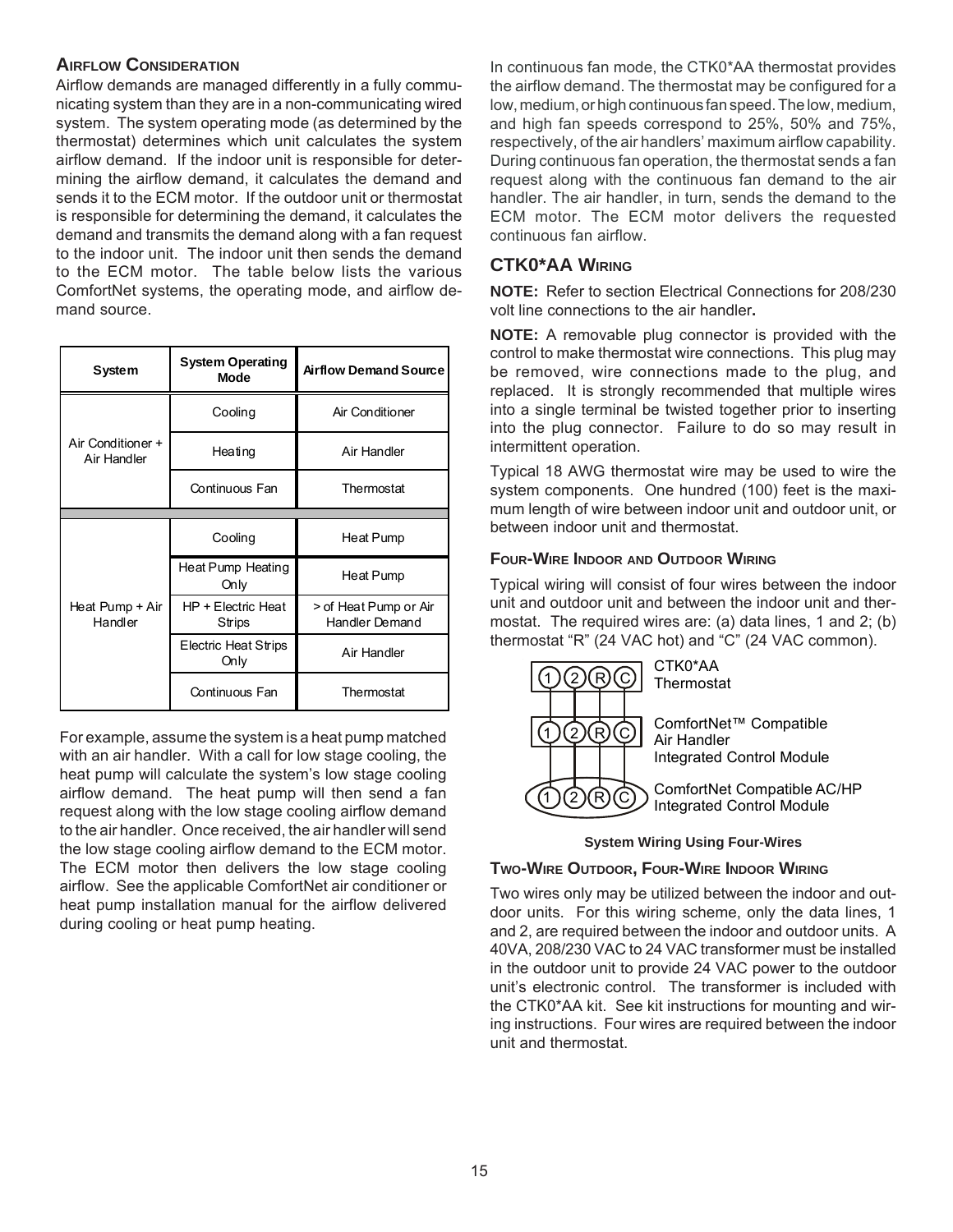

#### **System Wiring using Two-Wires between Air Handler and AC/HP and Four-Wires between Air Handler and Thermostat**

## **COMFORTNET™ SYSTEM ADVANCED FEATURES**

*Refer to the communicating thermostat installation manual for information on accessing advanced features and menus.*

### **DIAGNOSTICS**

Accessing the air handler's diagnostics menu provides ready access to the last six faults detected by the air handler. Faults are stored most recent to least recent. Any consecutively repeated fault is stored a maximum of three times. Example: A clogged return air filter causes the air handler's motor to repeatedly enter a limiting condition. The control will only store this fault the first three *consecutive* times the fault occurs. Navigate to the diagnostics menu as described above in *Accessing and Navigating the Advanced Features Menus*.

**NOTE:** It is highly recommended that the fault history be cleared when performing maintenance or servicing the air handler**.**

#### **NETWORK TROUBLESHOOTING**

**NOTE:** Indoor Unit BIAS and TERMINATION Dipswitches are factory set and should not be changed.



#### **Dipswitches - Indoor Unit BIAS and TERMINATION**

The ComfortNet system is a fully communicating system, and thus, constitutes a network. Occasionally the need to troubleshoot the network may arise. The integrated air handler control has some on-board tools that may be used to troubleshoot the network. These tools are: red communications LED, green receive (Rx) LED, and learn button. Refer to the *Communications Troubleshooting Chart* at the end of this manual for error codes, possible causes and corrective actions

- Red communications LED Indicates the status of the network. The table below indicates the LED status and the corresponding potential problem.
- Green receive LED Indicates network traffic. The table below indicates the LED status and the corresponding potential problem.
- Learn button Used to reset the network. Depress the button for approximately 2 seconds to reset the network.

## **SYSTEM TROUBLESHOOTING**

**NOTE:** Refer to the instructions accompanying the ComfortNet compatible outdoor AC/HP unit for troubleshooting information.

Refer to the *Troubleshooting Chart* at the end of this manual for a listing of possible air handler error codes, possible causes and corrective actions.

# *START-UP PROCEDURE*

- Prior to start-up, ensure that all electrical connections are properly sized and tightened.
- All panels must be in place and secured. For Air Tight application, neoprene gasket must be positioned at prescribed locations to achieve 2% leakage.
- Tubing must be leak free.
- Unit should be elevated, trapped and pitched to allow for drainage.
- Low voltage wiring is connected.
- Auxiliary drain is installed when necessary and pitched to allow for drainage.
- Drain pan and drain tubing has been leak checked.
- Return and supply ducts are sealed.
- Unit is elevated when installed in a garage or where flammable vapors may be present.
- Unit is protected from vehicular or other physical damage.
- Return air is not obtained from any areas where there may be objectionable odors, flammable vapors or products of combustion such as carbon monoxide (CO), which may cause serious personal injury or death.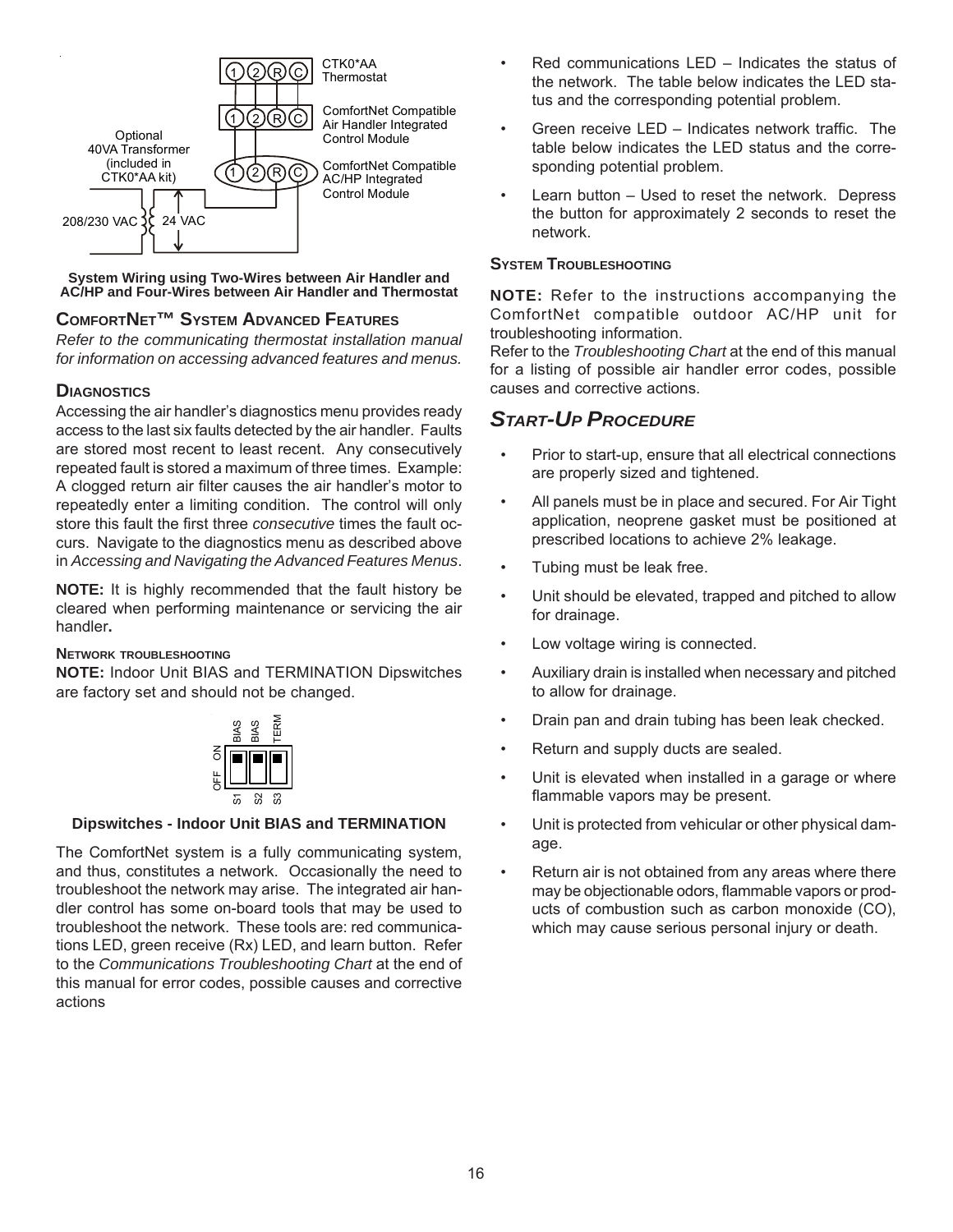# *REGULAR MAINTENANCE*



**HIGH VOLTAGE! Disconnect ALL power before servicing or installing this unit. Multiple power sources may be present. Failure to do so may cause property damage, personal injury or death.**



The only item to be maintained on a regular basis by the user is the circulating air filter(s). Filter should be cleaned or replaced regularly. A certified service technician must perform all other services.

**NOTE:** THESE INSTRUCTIONS ARE SPECIFICALLY FOR AVPTC MODELS. DO **NOT** USE THESE DIAGRAMS FOR ANY OTHER MODELS. SEE SEPARATE INSTALLATION AND OPERATING INSTRUCTIONS FOR ATUF, ARUF, ARPT, ADPF, AND ASPF MODELS.

**NOTICE:** THIS PRODUCT CONTAINS ELEC-TRONIC COMPONENTS WHICH REQUIRE A DEFI-NITE GROUND. PROVISIONS ARE MADE FOR CONNECTION OF THE GROUND. A DEDICATED GROUND FROM THE MAIN POWER SUPPLY OR AN EARTH GROUND MUST BE PROVIDED.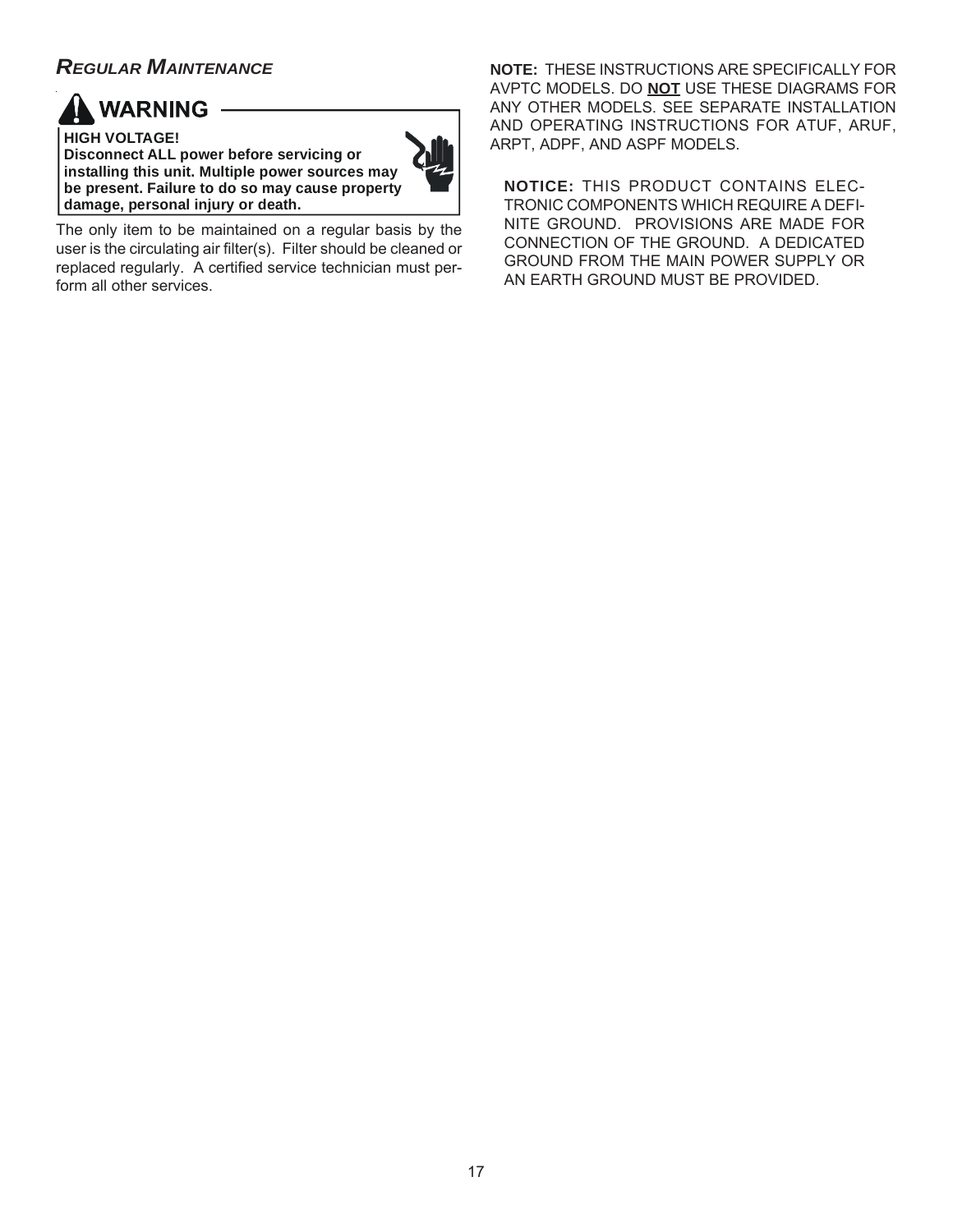## **AIR HANDLER ADVANCED FEATURES MENUS**

|                                  | <b>CONFIGURATION</b>                                      |
|----------------------------------|-----------------------------------------------------------|
| Submenu Item                     | Indication (for Display Only; not User Modifiable)        |
| Electric Heat Size (HTR KW)      | Displays the size in kW of the selected electric heaters. |
| Motor HP (1/2, 3/4, or 1 MTR HP) | Displays the air handler indoor blower motor horsepower.  |
| Heat ON Delay (HT ON)            | Displays the electric heat indoor blower ON delay.        |
| Heat OFF Delay (HT OFF)          | Displays the electric heat indoor blower OFF delay.       |

|                             | <b>DIAGNOSTICS</b>                        |                                             |
|-----------------------------|-------------------------------------------|---------------------------------------------|
| Submenu Item                | <b>Indication/User Modifiable Options</b> | <b>Comments</b>                             |
| Fault 1 (FAULT #1)          | Most recent fault                         | For display only                            |
| Fault 2 (FAULT #2)          | Next most recent fault                    | For display only                            |
| Fault 3 (FAULT #3)          | Next most recent fault                    | For display only                            |
| Fault 4 (FAULT #4)          | Next most recent fault                    | For display only                            |
| Fault 5 (FAULT #5)          | Next most recent fault                    | For display only                            |
| Fault 6 (FAULT #6)          | Least recent fault                        | For display only                            |
| Clear Fault History (CLEAR) | NO or YES                                 | Selecting "YES" clears the fault<br>history |

**NOTE:** Consecutively repeated faults are shown a maximum of 3 times

|                         | <b>IDENTIFICATION</b>                              |
|-------------------------|----------------------------------------------------|
| Submenu Item            | Indication (for Display Only; not User Modifiable) |
| Model Number (MOD NUM)  | Displays the air handler model number              |
| Serial Number (SER NUM) | Displays the air handler serial number (Optional)  |
| Software (SOFTWARE)     | Displays the application software revision         |

|                        | <b>SET-UP</b>                        |                                           |
|------------------------|--------------------------------------|-------------------------------------------|
| Submenu Item           | <b>User Modifiable Options</b>       | <b>Comments</b>                           |
| Heat Airflow Trim (HT) | $-10\%$ to $+10\%$ in 2% increments, | Trims the electric heating airflow by the |
| TRM).                  | default is 0%                        | selected amount.                          |

|              | <b>STATUS</b>                                       |
|--------------|-----------------------------------------------------|
| Submenu Item | Indication (for Display Only; not User Modifiable)  |
| Mode (MODE)  | Displays the current air handler operating mode     |
| CFM (CFM)    | Displays the airflow for the current operating mode |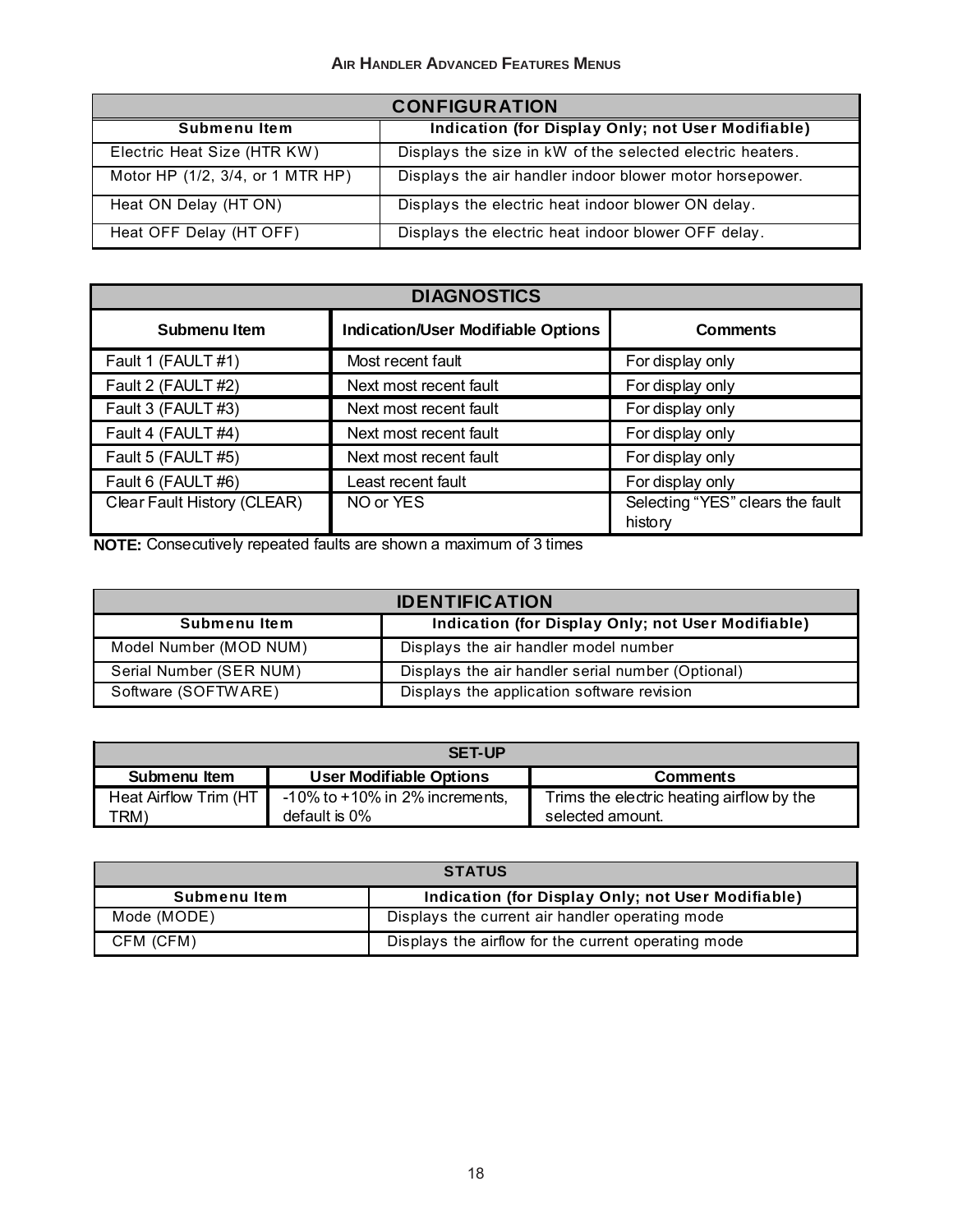# **COMMUNICATIONS TROUBLESHOOTING CHART**

| <b>LED</b>                          | <b>LED</b><br><b>Status</b> | Indication                               | <b>Possible Causes</b>                                                                                                                                                                                                                                                               | <b>Corrective Action(s)</b>                                                                                                                                                                                                                                              | <b>Notes &amp; Cautions</b>                                                                                                                                                                                               |
|-------------------------------------|-----------------------------|------------------------------------------|--------------------------------------------------------------------------------------------------------------------------------------------------------------------------------------------------------------------------------------------------------------------------------------|--------------------------------------------------------------------------------------------------------------------------------------------------------------------------------------------------------------------------------------------------------------------------|---------------------------------------------------------------------------------------------------------------------------------------------------------------------------------------------------------------------------|
|                                     | Off                         | • Normal condition                       | • None                                                                                                                                                                                                                                                                               | • None                                                                                                                                                                                                                                                                   | • None                                                                                                                                                                                                                    |
| Red<br>Communications<br><b>LED</b> | 1 Flash                     | • Communications<br>Failure              | • Communications<br>Failure                                                                                                                                                                                                                                                          | • Depress Learn Button<br>• Verify that bus BIAS<br>and TERM<br>dipswitches are in the<br>ON position.                                                                                                                                                                   | • Depress once<br>quickly for a power-<br>up reset<br>• Depress and hold<br>for 2 seconds for<br>an out-of-box reset                                                                                                      |
|                                     | 2 Flashes                   | • Out-of-box reset                       | • Control power up<br>• Learn button<br>depressed                                                                                                                                                                                                                                    | • None                                                                                                                                                                                                                                                                   | • None                                                                                                                                                                                                                    |
|                                     | Off                         | • No power<br>• Communications<br>error  | • No power to air<br>handler<br>• Open fuse<br>• Communications error                                                                                                                                                                                                                | • Check fuses and<br>circuit breakers;<br>replace/reset<br>• Replace blown fuse<br>• Check for shorts in<br>low voltage wiring in<br>air handler/system<br>• Reset network by<br>depressing learn<br>button<br>• Check data 1/ data 2<br>voltages                        | • Turn power OFF<br>prior to repair                                                                                                                                                                                       |
| Green Receive<br>LED                | 1 Steady<br>Flash           | • No network found                       | • Broken/ disconnected<br>data wire(s)<br>• Air handler is installed<br>as a non-<br>communicating/<br>traditional system                                                                                                                                                            | $\bullet$ Check<br>communications<br>wiring (data 1/ data 2<br>wires)<br>• Check wire<br>connections at<br>terminal block<br>• Verify air handler<br>installation type (non-<br>communicating/<br>traditional or<br>communicating)<br>• Check data 1/ data 2<br>voltages | • Turn power OFF<br>prior to repair<br>• Verify wires at<br>terminal blocks are<br>securely twisted<br>together prior to<br>inserting into<br>terminal block<br>• Verify data1 and<br>data voltages as<br>described above |
|                                     | Rapid                       | • Normal network                         | • Control is "talking" on                                                                                                                                                                                                                                                            | • None                                                                                                                                                                                                                                                                   | • None                                                                                                                                                                                                                    |
|                                     | Flashing<br>On Solid        | traffic<br>• Data 1/ Data 2<br>miss-wire | network as expected<br>• Data 1 and data 2<br>wires reversed at air<br>handler, thermostat,<br>or ComfortNet™<br>compatible outdoor<br>AC/HP<br>• Short between data 1<br>and data 2 wires<br>• Short between data 1<br>or data 2 wires and R<br>$(24VAC)$ or C $(24VAC)$<br>common) | $\bullet$ Check<br>communications<br>wiring (data 1/ data 2<br>wires)<br>• Check wire<br>connections at<br>terminal block<br>• Check data 1/ data 2<br>voltages                                                                                                          | • Turn power OFF<br>prior to repair<br>• Verify wires at<br>terminal blocks are<br>securely twisted<br>together prior to<br>inserting into<br>terminal block<br>• Verify data1 and<br>data voltages as<br>described above |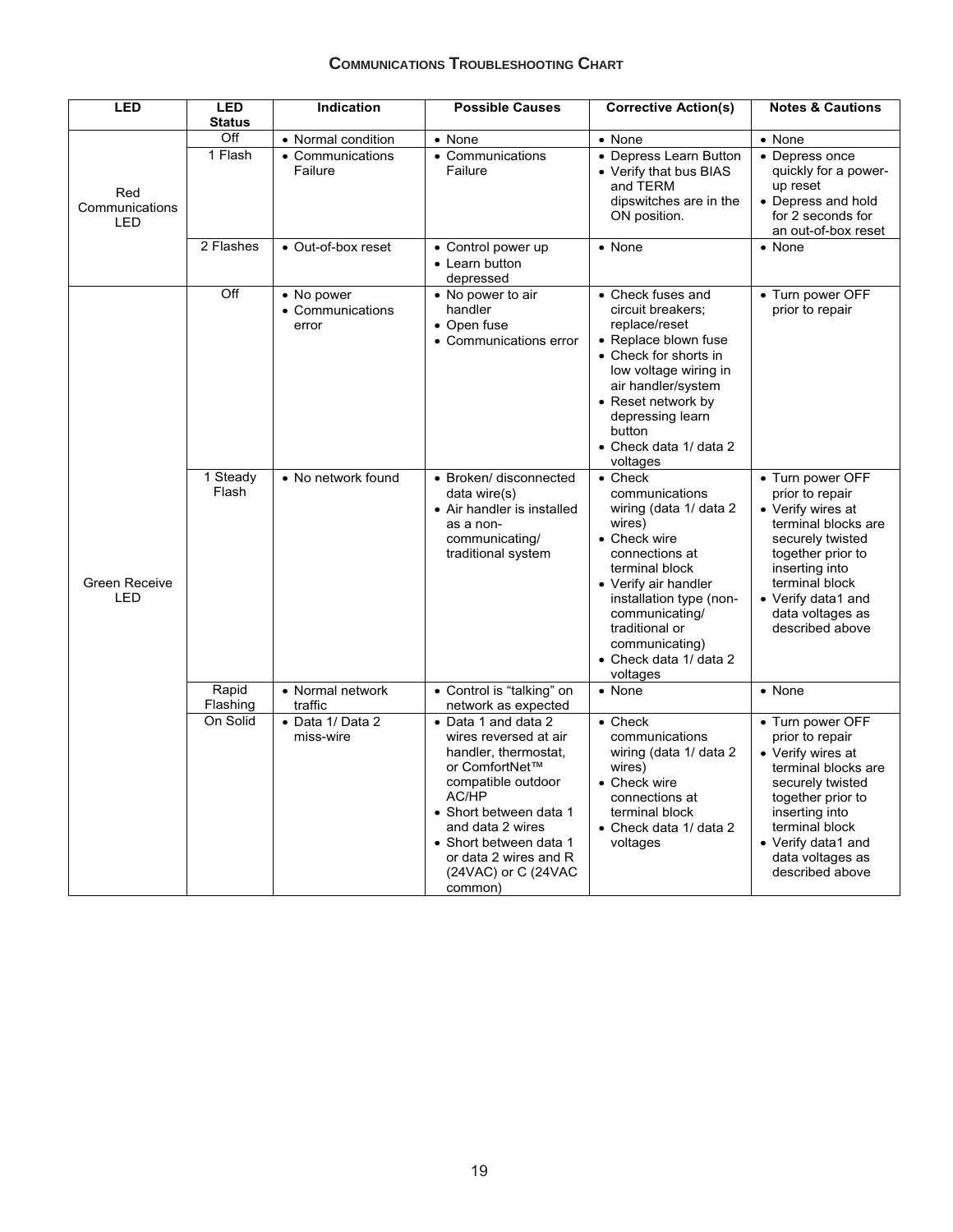| (Communicating & Non-communicating<br><b>Symptoms of Abnormal Operation</b><br>Thermostat)                                                                                                                                                                                                         | <b>Diagnostic/Status</b><br><b>LED</b> Codes | Description<br>Fault                                                                                                                                                                                          | Thermostat Only<br><b>ComfortNet TM</b><br>Message | Code                       | Possible Causes                                                                                                                                                                          | Corrective Actions                                                                                                                                                                                                                                                                                                                                                          | <b>Notes &amp; Cautions</b>                                                                                                                                                                                                                                                                                  |
|----------------------------------------------------------------------------------------------------------------------------------------------------------------------------------------------------------------------------------------------------------------------------------------------------|----------------------------------------------|---------------------------------------------------------------------------------------------------------------------------------------------------------------------------------------------------------------|----------------------------------------------------|----------------------------|------------------------------------------------------------------------------------------------------------------------------------------------------------------------------------------|-----------------------------------------------------------------------------------------------------------------------------------------------------------------------------------------------------------------------------------------------------------------------------------------------------------------------------------------------------------------------------|--------------------------------------------------------------------------------------------------------------------------------------------------------------------------------------------------------------------------------------------------------------------------------------------------------------|
| LED display is ON continuously                                                                                                                                                                                                                                                                     |                                              | operation<br>· Normal                                                                                                                                                                                         | None                                               | None                       | • Normal operation                                                                                                                                                                       | • None                                                                                                                                                                                                                                                                                                                                                                      | • Normal operation                                                                                                                                                                                                                                                                                           |
| Electric heaters fail to energize on a call for<br>ComfortNet thermostat scrolls "Check Air<br>ComfortNet thermostat "Call for Service"<br>· Integrated control module LED display<br>W1 or Auxiliary/Emergency heat<br>provides the indicated error code.<br>Handler" message<br>icon illuminated | 1 Flash                                      | for heater kits specified<br>dipswitches is too large<br>· Heater kit selected via<br>in shared data set                                                                                                      | HTR <sub>TOO</sub><br>LARGE                        | $\mathit{Ec}$              | dipswitches is too large for heater<br>· Heater kit selected via<br>kits in shared data set                                                                                              | your model* for allowable heater<br>heater is valid for the air handler.<br>Specification Sheet applicable to<br>Verify shared data set is correct<br>• Verify electric heat dipswitch<br>Verify the installed electric<br>populate data using correct<br>for the specific model. Re-<br>memory card if required.<br>Check nameplate or<br>settings<br>kit(s).              | Turn power OFF before removing<br>turning power ON. Memory card<br>• Use memory card for the specific<br>· Turn power OFF prior to repair.<br>Error code will be cleared once<br>• Insert memory card BEFORE<br>may be removed after data is<br>data is loaded.<br>memory card.<br>loaded.<br>model.         |
| · Integrated control module LED display<br>Electric heat airflow is higher than<br>provides the indicated error code.<br>expected on a call for W1 or<br>Auxiliary/Emergency heat                                                                                                                  | 1 Flash                                      | dipswitches is too small<br>for heater kits specified<br>· Heater kit selected via<br>in shared data set                                                                                                      | HTR <sub>TOO</sub><br><b>SMALL</b>                 | $\mathfrak{E}c$            | dipswitches is too small for heater<br>· Heater kit selected via<br>kits in shared data set                                                                                              | heater is valid for the air handler.<br>your model* for allowable heater<br>Specification Sheet applicable to<br>Verify shared data set is correct<br>$\bullet\,$ Verify electric heat dipswitch<br>Verify the installed electric<br>for the specific model. Re-<br>populate data using correct<br>memory card if required.<br>Check nameplate or<br>settings<br>kit(s).    | · Turn power OFF before removing<br>turning power ON. Memory card<br>• Use memory card for the specific<br>· Turn power OFF prior to repair.<br>Error code will be cleared once<br>$\bullet$ Insert memory card BEFORE<br>may be removed after data is<br>data is loaded<br>memory card<br>loaded.<br>model. |
| · Integrated control module LED display<br>Electric heat airflow is higher than<br>provides the indicated error code.<br>expected on a call for W1 or<br>Auxiliary/Emergency heat                                                                                                                  | 1 Flash                                      | heater kits specified in<br>shared data set<br>· Heater kit selected via<br>dipswitches does not                                                                                                              | NO HTR<br><b>MATCH</b>                             | $\mathit{Ec}$              | dipswitches is doesn't match<br>heater kits in shared data set<br>· Heater kit selected via                                                                                              | your model* for allowable heater<br>heater is valid for the air handler.<br>Specification Sheet applicable to<br>Verify shared data set is correct<br>· Verify electric heat dipswitch<br>Verify the installed electric<br>populate data using correct<br>for the specific model. Re-<br>memory card if required.<br>Check nameplate or<br>settings<br>kit(s).<br>$\bullet$ | Turn power OFF before removing<br>turning power ON. Memory card<br>• Use memory card for the specific<br>· Turn power OFF prior to repair.<br>Error code will be cleared once<br>· Insert memory card BEFORE<br>may be removed after data is<br>data is loaded.<br>memory card.<br>loaded.<br>model.         |
| ComfortNet thermostat displays "Battery<br>· Integrated control module LED display<br>provides the indicated error code<br>No air handler operation<br>Power"                                                                                                                                      | 5 Flashes                                    | Open Fuse<br>٠                                                                                                                                                                                                | Displayed<br>Χot                                   | Displayed<br>$\frac{5}{2}$ | • Short in low voltage wiring                                                                                                                                                            | • Locate and correct short in low<br>voltage wiring                                                                                                                                                                                                                                                                                                                         | $\bullet$ Turn power OFF prior to repair.<br>Replace fuse with 3-amp<br>automotive type                                                                                                                                                                                                                      |
| ComfortNet thermostat scrolls "Check Air<br>ComfortNet thermostat "Call for Service"<br>· Integrated control module LED display<br>• Air handler fails to operate<br>provides no signal.<br>Handler" message<br>icon illuminated                                                                   | None                                         | volt power to integrated<br>$\bullet$ No 208/230 volt power<br>$\quad$ module has an internal fault.<br>to air handler or no 24<br>Blown fuse or circuit<br>· Integrated control<br>control module<br>breaker | INTERNAL<br><i>FAULT</i>                           | $\cal{EE}$                 | Manual disconnect switch OFF or<br>· Integrated control module has an<br>· Blown fuse or circuit breaker<br>24 volt wire improperly<br>connected or loose<br>internal fault<br>$\bullet$ | Check integrated control module<br>208/230 volt and 24 volt circuits.<br>fuse (3A). Replace if necessary.<br>Assure 208/230 volt and 24 volt<br>• Replace bad integrated control<br>Check for possible shorts in<br>integrated control module.<br>power to air handler and<br>Repair as necessary.<br>$\bullet$                                                             | Read precautions in "Electrostatic<br>module fuse with 3A automotive<br>module with correct replacement<br>• Turn power OFF prior to repair.<br>Discharge" section of manual.<br>Replace integrated control<br>Replace integrated control<br>fuse.<br>part                                                   |

• Keplace<br>module.

# *TROUBLESHOOTING CHART*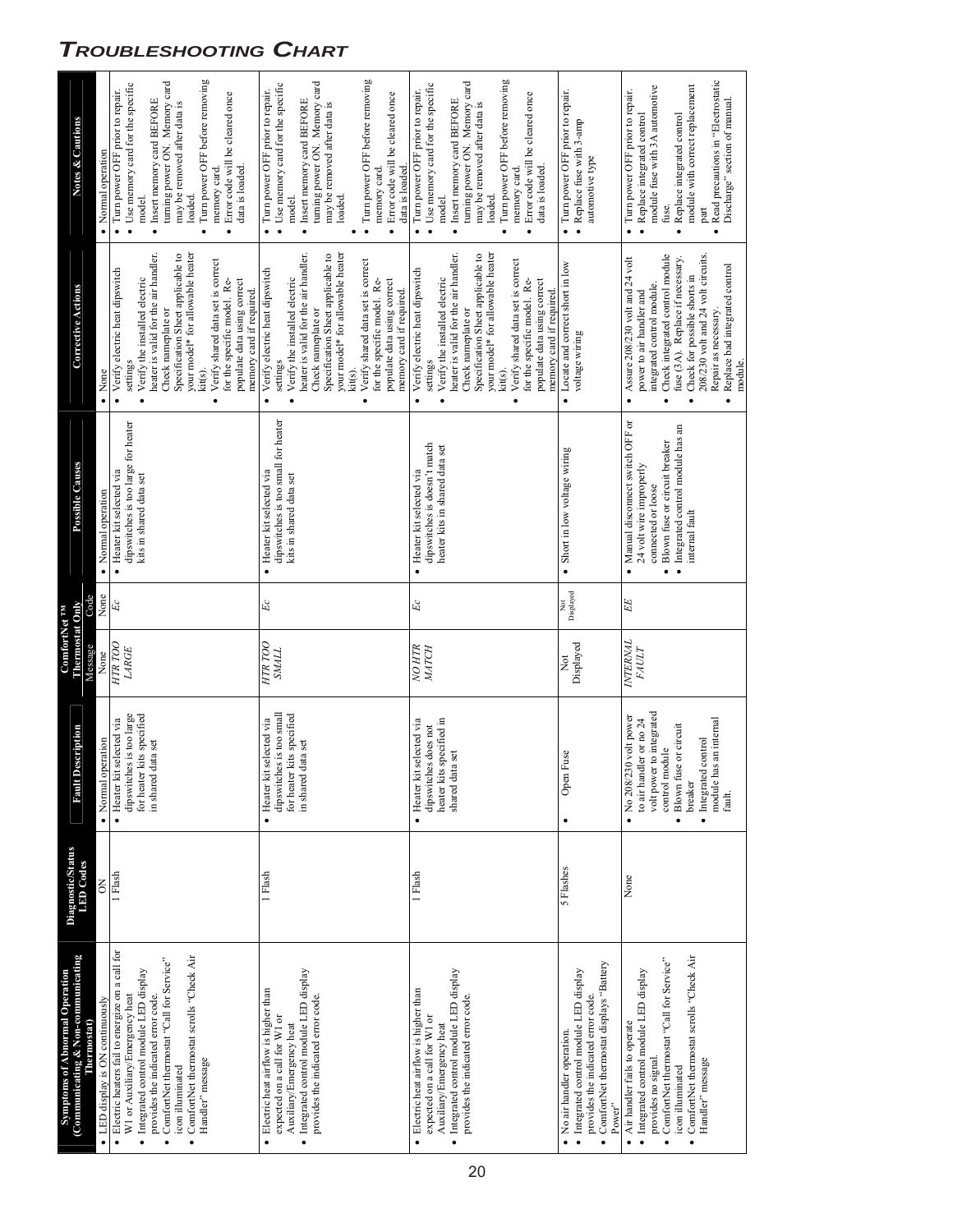# *TROUBLESHOOTING CHART*

| Symptoms of Abnormal Operation                    |                                              |                               | ComfortNet TM              |      |                                    |                                     |                              |
|---------------------------------------------------|----------------------------------------------|-------------------------------|----------------------------|------|------------------------------------|-------------------------------------|------------------------------|
| (Communicating & Non-communicating<br>Thermostat) | <b>Diagnostic/Status</b><br><b>LED</b> Codes | <b>ItDescription</b><br>Ins F | Thermostat Only<br>Message | Code | Possible Causes                    | <b>Corrective Actions</b>           | <b>Notes &amp; Cautions</b>  |
| Air handler fails to operate.                     | 9 Flashes                                    | • Data not yet on network.    | NO NET                     | S    | • Air handler does not contain any | · Populate shared data set using    | • Turn power OFF prior to    |
| Integrated control module LED display             |                                              |                               | <b>DATA</b>                |      | shared data.                       | memory card.                        | cpair                        |
| provides indicated error code.                    |                                              |                               |                            |      |                                    |                                     | • Use memory card for the    |
| ComfortNet thermostat "Call for Service"          |                                              |                               |                            |      |                                    |                                     | specific model.              |
| icon illuminated.                                 |                                              |                               |                            |      |                                    |                                     | • Insert memory card         |
| ComfortNet thermostat scrolls "Check Air          |                                              |                               |                            |      |                                    |                                     | <b>BEFORE</b> turning power  |
| Handler" message.                                 |                                              |                               |                            |      |                                    |                                     | ON. Memory card may be       |
|                                                   |                                              |                               |                            |      |                                    |                                     | removed after data is        |
|                                                   |                                              |                               |                            |      |                                    |                                     | loaded                       |
|                                                   |                                              |                               |                            |      |                                    |                                     | • Turn power OFF before      |
|                                                   |                                              |                               |                            |      |                                    |                                     | removing memory card.        |
|                                                   |                                              |                               |                            |      |                                    |                                     | · Error code will be cleared |
|                                                   |                                              |                               |                            |      |                                    |                                     | once data is loaded.         |
| Operation different than expected or no           | 11 Flashes                                   | • Invalid memory card         | <b>UTFAN</b>               | 44   | · Shared data set on memory card   | • Verify shared data set is correct | • Turn power OFF prior to    |
| operation.                                        |                                              | data.                         | MC DATA                    |      | has been rejected by integrated    | for the specific model. Re-         | repair                       |
| Integrated control module LED display             |                                              |                               |                            |      | control module                     | populate data using correct         | • Use memory card for the    |
| provides indicated error code.                    |                                              |                               |                            |      |                                    | memory card if required.            | specific model.              |
| ComfortNet thermostat "Call for Service"          |                                              |                               |                            |      |                                    |                                     | • Insert memory card         |
| icon illuminated.                                 |                                              |                               |                            |      |                                    |                                     | <b>BEFORE</b> turning power  |
| ComfortNet thermostat scrolls "Check Air          |                                              |                               |                            |      |                                    |                                     | ON. Memory card may be       |
| Handler" message.                                 |                                              |                               |                            |      |                                    |                                     | removed after data is        |
|                                                   |                                              |                               |                            |      |                                    |                                     | loaded.                      |
|                                                   |                                              |                               |                            |      |                                    |                                     | • Turn power OFF before      |
|                                                   |                                              |                               |                            |      |                                    |                                     | removing memory card.        |
|                                                   |                                              |                               |                            |      |                                    |                                     | · Error code will be cleared |
|                                                   |                                              |                               |                            |      |                                    |                                     | once data is loaded.         |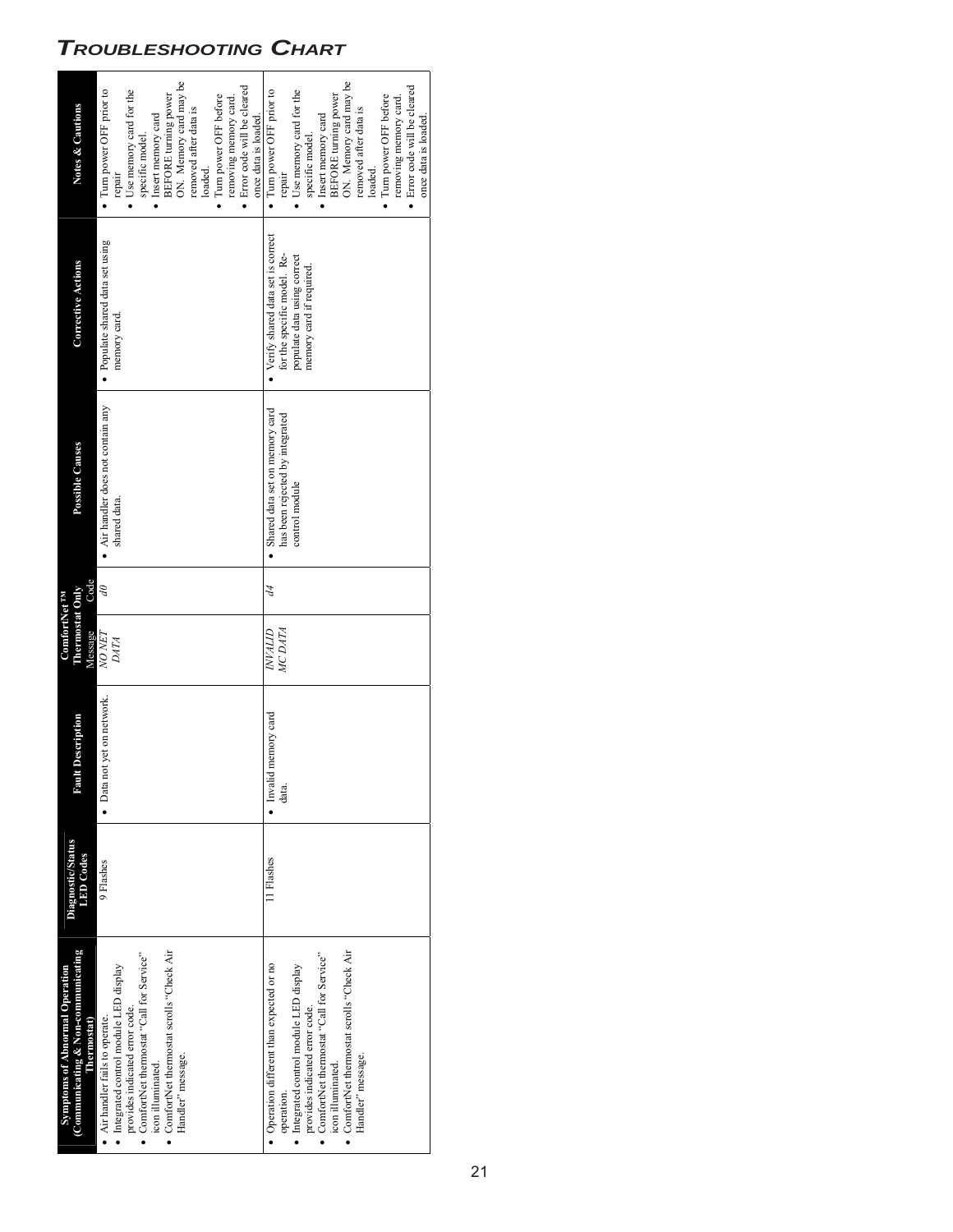# *TROUBLESHOOTING CHART*

| <b>Notes &amp; Cautions</b>                                          | • Turn power OFF prior to<br>with correct replacement<br>Replace circulator motor<br>repair<br>part.<br>$\bullet$                                                                                                                           | · Replace integrated control<br>• Turn power OFF prior to<br>with correct replacement<br>Replace circulator motor<br>module with correct<br>replacement part.<br>repair<br>part.<br>$\bullet$                                               | Replace motor with correct<br>ON. Memory card may be<br>Error code will be cleared<br>motor horse power match.<br>Turn power OFF prior to<br>Use memory card for the<br>BEFORE turning power<br>Turn power OFF before<br>removing memory card.<br>removed after data is<br>once shared data and<br>Insert memory card<br>replacement part<br>specific model<br>loaded.<br>repair<br>$\bullet$<br>$\bullet$<br>$\bullet$<br>$\bullet$ | • Turn power OFF prior to<br>repair.                                                                                                                                                                                                                                                                                                                                                             | • Turn power OFF prior to<br>repair.                                                                                                                                                                                                                                                     |
|----------------------------------------------------------------------|---------------------------------------------------------------------------------------------------------------------------------------------------------------------------------------------------------------------------------------------|---------------------------------------------------------------------------------------------------------------------------------------------------------------------------------------------------------------------------------------------|--------------------------------------------------------------------------------------------------------------------------------------------------------------------------------------------------------------------------------------------------------------------------------------------------------------------------------------------------------------------------------------------------------------------------------------|--------------------------------------------------------------------------------------------------------------------------------------------------------------------------------------------------------------------------------------------------------------------------------------------------------------------------------------------------------------------------------------------------|------------------------------------------------------------------------------------------------------------------------------------------------------------------------------------------------------------------------------------------------------------------------------------------|
| <b>Corrective Actions</b>                                            | Check circulator blower motor.<br>· Tighten or correct wiring<br>Replace if necessary.<br>connection                                                                                                                                        | • Check integrated control module<br>Check circulator blower motor.<br>Tighten or correct wiring<br>Replace if necessary.<br>Replace if necessary.<br>connection<br>$\bullet$                                                               | Verify shared data set is correct<br>• Verify circulator blower motor<br>specified for the specific air<br>for the specific model. Re-<br>populate data using correct<br>handler model. Replace is<br>memory card if required.<br>horse power is the same<br>necessary.<br>$\bullet$                                                                                                                                                 | See "Installation Instructions" for<br>sized for system. Resize/replace<br>Verify ductwork is appropriately<br>Remove obstruction. Verify all<br>Check ductwork for blockage.<br>Check filters for blockage.<br>installation requirements.<br>registers are fully open.<br>Clean filters or remove<br>ductwork if necessary.<br>obstruction.<br>$\bullet$<br>$\bullet$<br>$\bullet$<br>$\bullet$ | air handler/coil air inlet/outlet for<br>grills/registers, duct system, and<br>Check filters, filter<br>blockages.<br>$\bullet$                                                                                                                                                          |
| <b>Possible Causes</b>                                               | circulator motor power leads or<br>Failed circulator blower motor.<br>circulator motor power leads<br>• Loose wiring connection at<br>disconnected.<br>$\bullet$                                                                            | Failed integrated control module.<br>Failed circulator blower motor.<br>circulator motor control leads.<br>• Loose wiring connection at                                                                                                     | · Incorrect circulator blower motor<br>Incorrect shared data set in<br>integrated control module.<br>in air handler.                                                                                                                                                                                                                                                                                                                 | · High ambient temperatures.<br>Undersized ductwork.<br>Restrictive ductwork.<br><b>Blocked filters.</b>                                                                                                                                                                                                                                                                                         | change in speed or torque, sudden<br>High loading conditions, blocked<br>Abnormal motor loading, sudden<br>filters, very restrictive ductwork,<br>blockage of air handler/coil air<br>blockage of air handler/coil air<br>inlet or outlet.<br>inlet or outlet.<br>$\bullet$<br>$\bullet$ |
| Code                                                                 | $\partial q$                                                                                                                                                                                                                                | Ы                                                                                                                                                                                                                                           | b2                                                                                                                                                                                                                                                                                                                                                                                                                                   | $\mathcal{E}_{q}$                                                                                                                                                                                                                                                                                                                                                                                | b4                                                                                                                                                                                                                                                                                       |
| Thermostat Only<br><b>ComfortNet TM</b><br>Message                   | <b>NOT RUN</b><br>MOTOR                                                                                                                                                                                                                     | MOTOR<br>COMM                                                                                                                                                                                                                               | <b>MSMATCH</b><br>MOTOR                                                                                                                                                                                                                                                                                                                                                                                                              | MOTOR<br><b>LIMITS</b>                                                                                                                                                                                                                                                                                                                                                                           | MOTOR<br><b>TRIPS</b>                                                                                                                                                                                                                                                                    |
| Description<br>Rault                                                 | • Circulator blower motor<br>is not running when it<br>should be running.                                                                                                                                                                   | circulator blower motor.<br>communications with<br>Integrated control<br>module has lost<br>$\bullet$                                                                                                                                       | Circulator blower motor<br>circulator blower motor<br>data set does not match<br>horse power in shared<br>horse power.<br>$\bullet$                                                                                                                                                                                                                                                                                                  | Circulator blower motor<br>is operating in a power,<br>temperature, or speed<br>limiting condition.                                                                                                                                                                                                                                                                                              | Circulator blower motor<br>Circulator blower motor<br>senses high current.<br>senses a loss rotor<br>control.<br>$\bullet$<br>$\bullet$                                                                                                                                                  |
| <b>Diagnostic/Status</b><br><b>LED</b> Codes                         | 6 Flashes                                                                                                                                                                                                                                   | 6 Flashes                                                                                                                                                                                                                                   | 6 Flashes                                                                                                                                                                                                                                                                                                                                                                                                                            | 6 Flashes                                                                                                                                                                                                                                                                                                                                                                                        | 6 Flashes                                                                                                                                                                                                                                                                                |
| (Communicating & Non-communicating<br>Symptoms of Abnormal Operation | ComfortNet thermostat scrolls "Check Air<br>ComfortNet thermostat "Call for Service"<br>Integrated control module LED display<br>provides indicated error code.<br>• Air handler fails to operate.<br>Handler" message.<br>icon illuminated | ComfortNet thermostat scrolls "Check Air<br>ComfortNet thermostat "Call for Service"<br>· Integrated control module LED display<br>provides indicated error code.<br>Air handler fails to operate.<br>Handler" message.<br>icon illuminated | ComfortNet thermostat scrolls "Check Air<br>ComfortNet thermostat "Call for Service"<br>· Integrated control module LED display<br>provides indicated error code.<br>Air handler fails to operate.<br>Handler" message.<br>icon illuminated.<br>$\bullet$<br>$\bullet$                                                                                                                                                               | · Integrated control module LED display<br>Airflow delivered is less than expected.<br>• Air handler operates at reduced<br>provides b <sub>3</sub> error code.<br>performance.<br>$\bullet$                                                                                                                                                                                                     | ComfortNet thermostat scrolls "Check Air<br>ComfortNet thermostat "Call for Service"<br>· Integrated control module LED display<br>provides indicated error code.<br>Air handler fails to operate.<br>Handler" message.<br>icon illuminated.<br>$\bullet$<br>$\bullet$<br>$\bullet$      |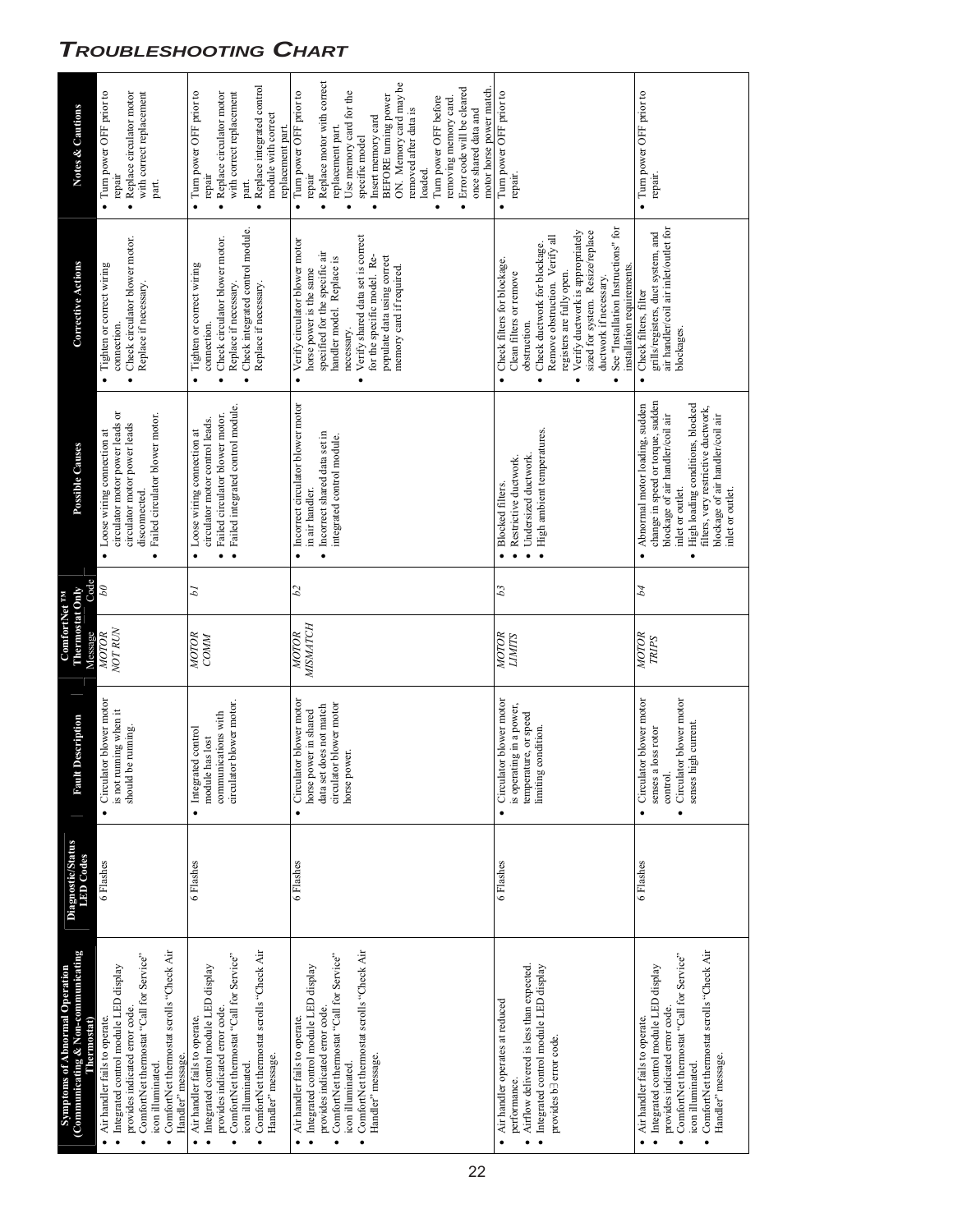# *TROUBLESHOOTING CHART*

| <b>Symptoms of Abnormal Operation</b>         | <b>Diagnostic/Status</b> |                           | ComfortNet <sup>TM</sup> |                   |                                      |                                     |                              |
|-----------------------------------------------|--------------------------|---------------------------|--------------------------|-------------------|--------------------------------------|-------------------------------------|------------------------------|
| (Communicating & Non-communicating            | <b>LED</b> Codes         | It Description<br>Esti    | Thermostat Only          |                   | Possible Causes                      | <b>Corrective Actions</b>           | <b>Notes &amp; Cautions</b>  |
|                                               | 6 Flashes                | • Circulator blower motor | MTR LCKD<br>Message      | Code<br>b5        | • Obstruction in circulator blower   | • Check circulator blower for       | • Turn power OFF prior to    |
| · Integrated control module LED display       |                          | fails to start 10         | ROTOR                    |                   | housing.                             | obstructions. Remove and            | repair                       |
|                                               |                          | consecutive times.        |                          |                   | · Seized circulator blower motor     | repair/replace wheel/motor if       | • Replace motor with correct |
| ComfortNet <sup>rM</sup> thermostat "Call for |                          |                           |                          |                   | bearings                             | necessary.                          | replacement part.            |
|                                               |                          |                           |                          |                   | · Failed circulator blower motor.    | Check circulator blower motor       | • Replace wheel with correct |
| ComfortNet thermostat scrolls "Check Air      |                          |                           |                          |                   |                                      | shaft rotation and motor.           | replacement part.            |
|                                               |                          |                           |                          |                   |                                      | Replace motor if necessary.         |                              |
|                                               | 6 Flashes                | Circulator blower motor   | MOTOR                    | 99                | • High AC line voltage to air        | Check power to air handler.         | • Turn power OFF prior to    |
| · Integrated control module LED display       |                          | shuts down for over or    | <b>NOTIS</b>             |                   | handler.                             | Verify line voltage to blower is    | repair.                      |
|                                               |                          | under voltage condition.  |                          |                   | $\bullet$ Low AC line voltage to air | within the range specified on the   |                              |
| ComfortNet thermostat "Call for Service"      |                          | Circulator blower motor   |                          |                   | handler.                             | air handler rating plate.           |                              |
|                                               |                          | shuts down due to over    |                          |                   | · High ambient temperatures.         | See "Installation Instructions" for |                              |
| ComfortNet thermostat scrolls "Check Air      |                          | temperature condition on  |                          |                   |                                      | installation requirements.          |                              |
|                                               |                          | power module.             |                          |                   |                                      |                                     |                              |
|                                               | 6 Flashes                | • Circulator blower motor | MOTOR                    | b7                | • Error with integrated control      | • Check integrated control module.  | • Turn power OFF prior to    |
| · Integrated control module LED display       |                          | does not have enough      | PARAMS                   |                   | module.                              | Verify control is populated with    | repair.                      |
|                                               |                          | information to operate    |                          |                   | • Motor has a locked rotor           | correct shared data set. See data   | • Replace with correct       |
| ComfortNet thermostat "Call for Service"      |                          | properly                  |                          |                   | condition.                           | errors above for details.           | replacement part(s).         |
|                                               |                          | • Motor fails to start 40 |                          |                   |                                      | Check for locked rotor condition    | • Use memory card for the    |
| ComfortNet thermostat scrolls "Check Air      |                          | consecutive times.        |                          |                   |                                      | (see error code above for           | specific model.              |
|                                               |                          |                           |                          |                   |                                      | details).                           |                              |
|                                               | 6 Flashes                | • Airflow is lower than   | <b>UMOT</b>              | $\overline{\rho}$ | · Blocked filters.                   | • Check filters for blockage.       | • Turn power OFF prior to    |
| performance or operates on low stage          |                          | demanded.                 | <b>AIRFLOW</b>           |                   | Restrictive ductwork.                | Clean filters or remove             | repair.                      |
|                                               |                          |                           |                          |                   | · Undersized ductwork.               | obstruction.                        |                              |
| · Integrated control module LED display       |                          |                           |                          |                   |                                      | Check ductwork for blockage.        |                              |
|                                               |                          |                           |                          |                   |                                      | Remove obstruction. Verify all      |                              |
|                                               |                          |                           |                          |                   |                                      | registers are fully open.           |                              |
|                                               |                          |                           |                          |                   |                                      | Verify ductwork is appropriately    |                              |
|                                               |                          |                           |                          |                   |                                      | sized for system. Resize/replace    |                              |
|                                               |                          |                           |                          |                   |                                      | ductwork if necessary.              |                              |